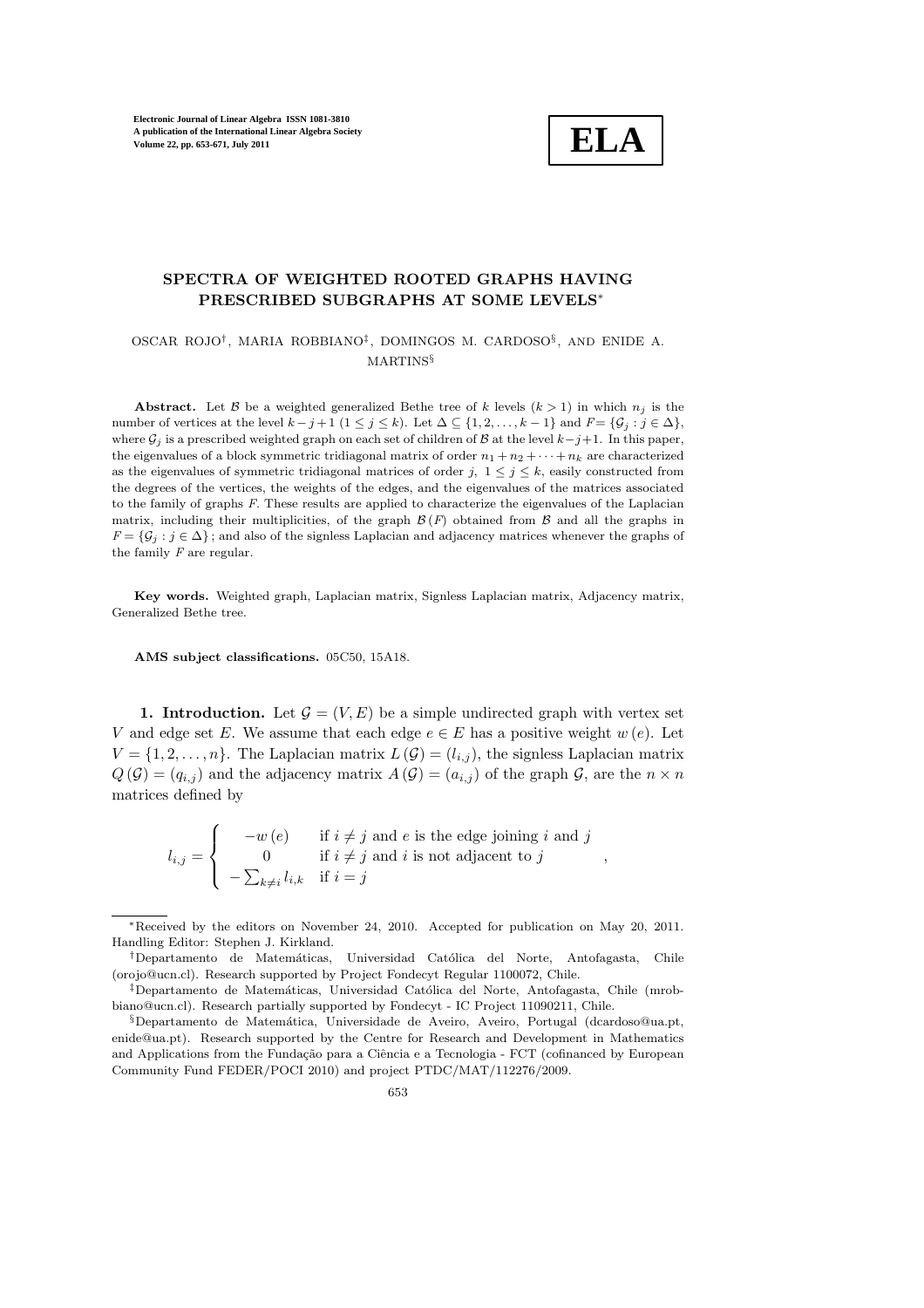

654 O. Rojo, M. Robbiano, D.M. Cardoso, and E.A. Martins

$$
q_{i,j} = \begin{cases} w(e) & \text{if } i \neq j \text{ and } e \text{ is the edge joining } i \text{ and } j \\ 0 & \text{if } i \neq j \text{ and } i \text{ is not adjacent to } j \\ \sum_{k \neq i} q_{i,k} & \text{if } i = j \end{cases}
$$
, and  

$$
a_{i,j} = \begin{cases} w(e) & \text{if } i \neq j \text{ and } e \text{ is the edge joining } i \text{ and } j \\ 0 & \text{if } i \neq j \text{ and } i \text{ is not adjacent to } j \\ 0 & \text{if } i = j \end{cases}
$$
.

Then  $L(G)$ ,  $Q(G)$  and  $A(G)$  are real symmetric matrices. From Geršgorin's Theorem, it follows that the eigenvalues of  $L(G)$  and  $Q(G)$  are nonnegative real numbers. Since the sum of the entries in each row of  $L(G)$  is 0, then  $(0, e)$  is an eigenpair for  $L(G)$ where **e** is the all ones vector. Fiedler  $[8]$  proved that G is a connected graph if and only if the second smallest eigenvalue of  $L(G)$  is positive. This eigenvalue, denoted by  $a(G)$ , is called the algebraic connectivity of G. The signless Laplacian matrix has attracted the attention of several researchers. Recent papers on spectral results with this matrix are  $[1, 3, 4, 5, 6]$ .

If  $w(e) = 1$  for all  $e \in E$ , then  $\mathcal G$  is an unweighted graph. In [10], some of the known results for the Laplacian matrix of an unweighted graph are given.

We recall that for a rooted graph, the level of a vertex is one more than its distance from the root vertex.

A generalized Bethe tree is a rooted tree in which vertices at the same level have the same degree. Throughout this paper,  $\mathcal{B} = \mathcal{B}_k(d)$  is a generalized Bethe tree with k levels  $(k > 1)$ , such that d is a k-tuple, where the jth entry  $d_i$  is the degree of the vertices at level  $k - j + 1$ , in which the edges connecting vertices at consecutive levels have the same weight. In  $\mathcal{B}$ , for  $1 \leq j \leq k$ ,  $n_j$  denotes the number of vertices at the level  $k - j + 1$ . Therefore,  $d_k$  is the degree of the root vertex,  $n_k = 1$ ,  $d_1 = 1$ , and  $n_1$ is the number of pendant vertices. We assume that for the vertex at level 1, that is, for the root vertex, we have  $d_k > 1$ .

For  $1 \leq j \leq k-1$ ,  $w_j$  is the weight of the edges connecting the vertices of  $\beta$  at the level  $k - j + 1$  with the vertices at the level  $k - j$ . Furthermore, we define

$$
\delta_j = \begin{cases} w_1 & \text{if } j = 1 \\ (d_j - 1)w_{j-1} + w_j & \text{if } 2 \le j \le k - 1 \\ d_k w_{k-1} & \text{if } j = k \end{cases}.
$$

Observe that  $\delta_i$  is the sum of the weights of the edges of B incident with the vertices of B at the level  $k - j + 1$  and if  $w_1 = w_2 = \cdots = w_{k-1} = 1$ , then  $\delta_j = d_j$  for  $j=1,\ldots,k$ .

Setting  $m_j = \frac{n_j}{n_{j+1}}$  $\frac{n_j}{n_{j+1}}$  for  $j = 1, \ldots, k-1$ , it follows  $m_j = d_{j+1} - 1 \ (1 \leq j \leq k-2)$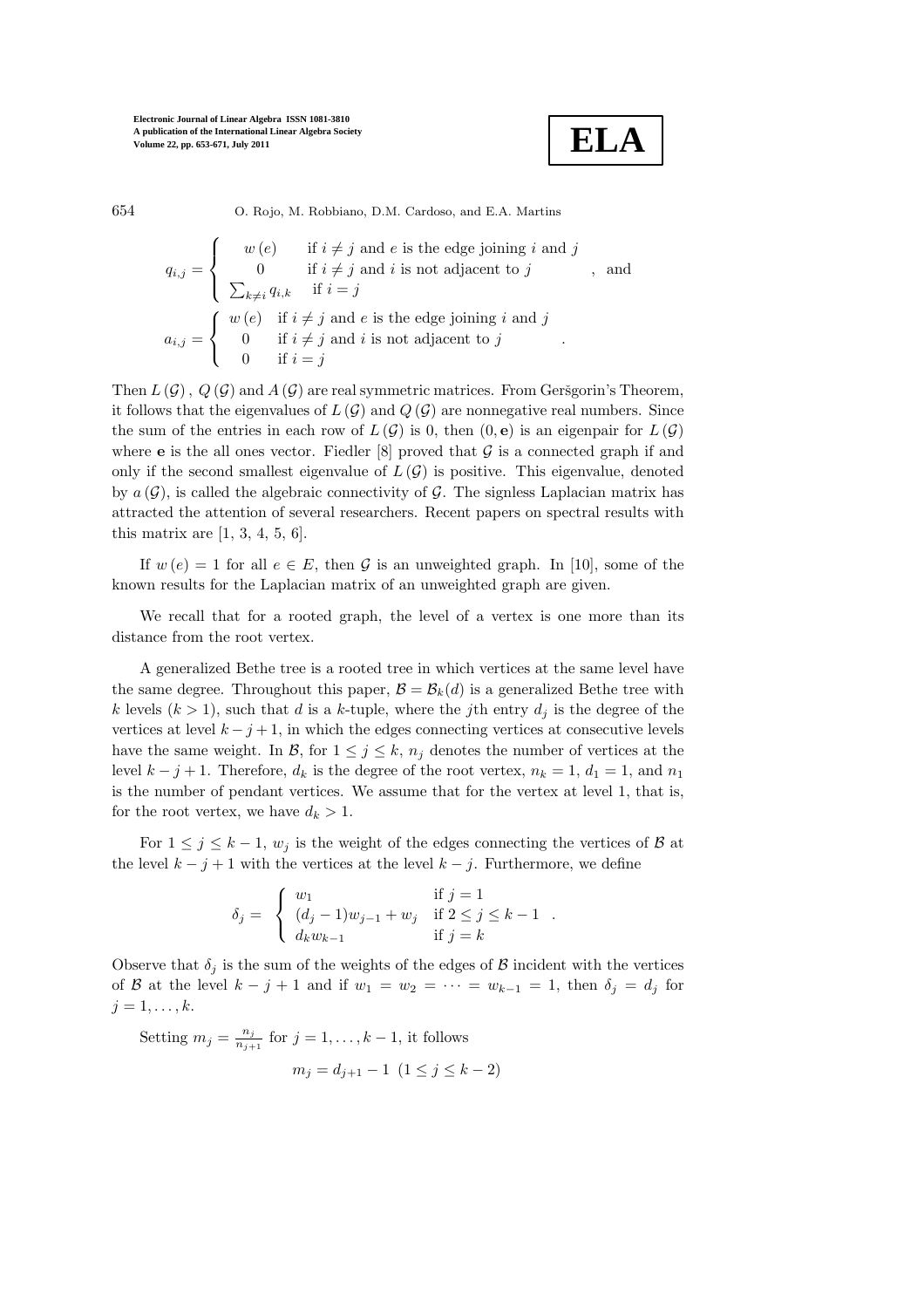

Spectra of Weighted Rooted Graphs Having Prescribed Subgraphs at Some Levels 655

$$
d_k = n_{k-1} = m_{k-1}.
$$

Consider an index subset  $\Delta \subseteq \{1, 2, ..., k-1\}$ , and a family of graphs  $F =$  $\{\mathcal{G}_j : j \in \Delta\}$ , where each graph  $\mathcal{G}_j$  has order  $m_j$ ,  $j = 1, \ldots, k$ . Then we define  $\mathcal{B}(F)$ as the graph obtained from  $\beta$  and the graphs in F identifying each set of children of B at level  $k - j + 1$ , with the vertices of  $\mathcal{G}_j$ , for  $j \in \Delta$ . We assume that the edges of  $\mathcal{G}_i$  have a weight  $u_i$ . Since  $\mathcal{B}$  and  $\mathcal{B}(F)$  have the same set of vertices, we may label the vertices of  $\mathcal{B}(F)$  from the pendant vertices to the root and, in each level, from the left to the right.

Throughout this paper, we denote by  $\mathcal{P}_m(u)$ ,  $\mathcal{S}_m(u)$ ,  $\mathcal{C}_m(u)$ , and  $\mathcal{K}_m(u)$  the path, star, cycle, and complete graph on  $m$  vertices, respectively, in which all the edges have weight equal to u.

EXAMPLE 1.1. Let  $\mathcal{B} = \mathcal{B}_4(1, 5, 3, 2), \Delta = \{1, 3\}$  and consider the family of graphs  $F = {\mathcal{G}_1 = \mathcal{S}_4(u_1), \mathcal{G}_3 = \mathcal{P}_2(u_3)}$ . Then  $\mathcal{B}(F)$  is the graph depicted in Figure 1.1.



FIG. 1.1. Graph  $\mathcal{B}(F)$ , with  $F = {\mathcal{G}_1 = S_4(u_1), S_3 = P_2(u_3)}.$ 

Observe that since  $\mathcal{B}(F)$  has  $k = 4$  levels and  $\Delta = \{1, 3\}$ , then for  $j = 1$ , at level  $4-1+1=4$ , there are four graphs  $G_1 = S_4(u_1)$ , each one with vertex set defined by the set of children of a vertex at level 3 and, for  $j = 3$ , at level  $4 - 3 + 1 = 2$ , there is one graph  $\mathcal{G}_3 = \mathcal{P}_2(u_3)$  with vertex set defined by the unique set of children of the root vertex.

Throughout this text, the identity matrix of appropriate order is denoted by I and  $I_m$  denotes the identity matrix of order m.

We recall that the Kronecker product (cf. [13]) of two matrices  $A = (a_{i,j})$  and  $B = (b_{i,j})$  of sizes  $m \times m$  and  $n \times n$ , respectively, is defined as the  $(mn) \times (mn)$  matrix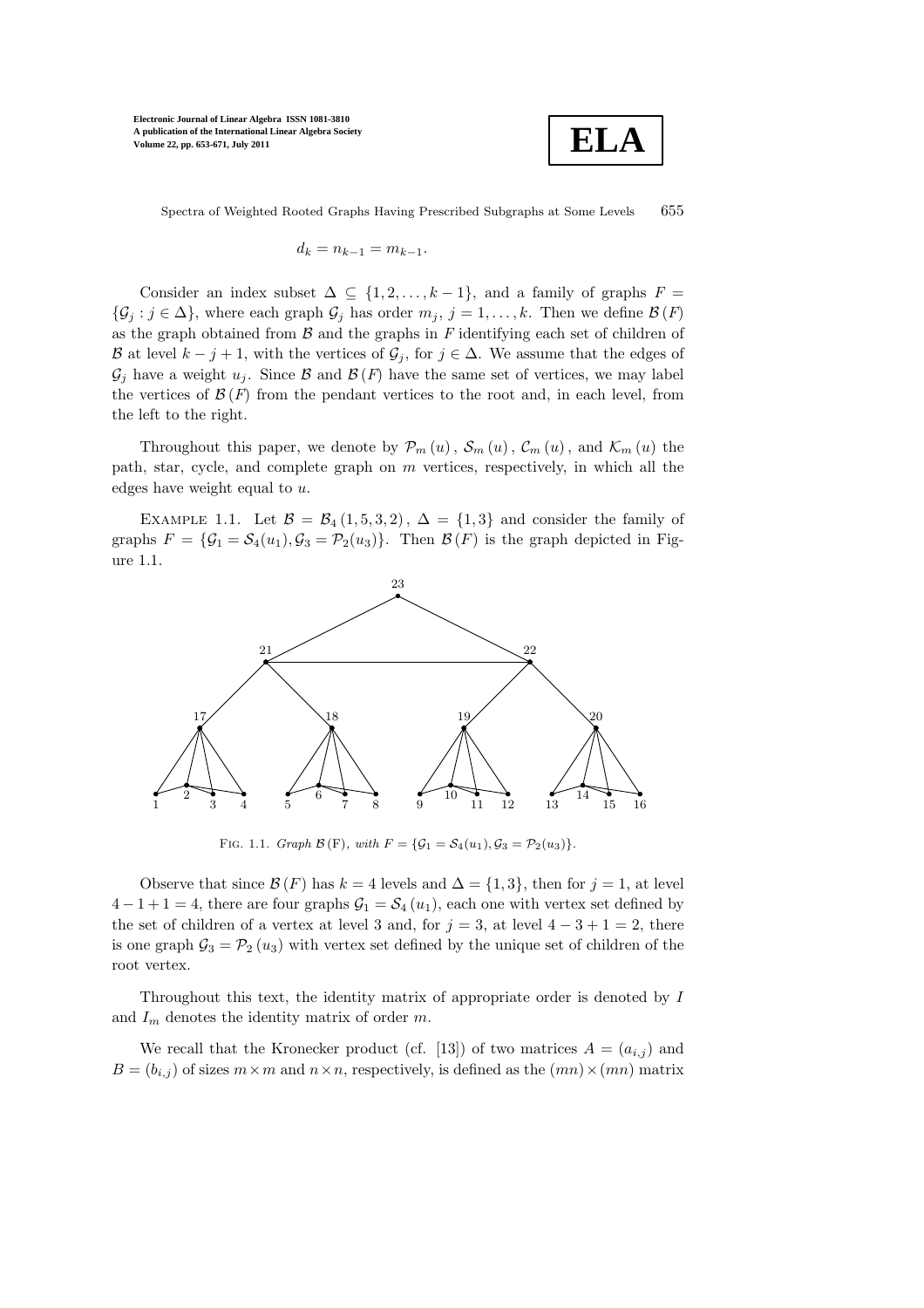

,

656 O. Rojo, M. Robbiano, D.M. Cardoso, and E.A. Martins

 $A \otimes B = (a_{i,j}B)$ . Then, in particular,  $I_n \otimes I_m = I_{nm}$ .

Some basic properties of the Kronecker product are the following:

$$
(A \otimes B)^T = A^T \otimes B^T
$$

and

$$
(A \otimes B)(C \otimes D) = (AC \otimes BD)
$$

for matrices of appropriate sizes. Moreover, if  $A$  and  $B$  are invertible matrices, then

$$
(A \otimes B)^{-1} = A^{-1} \otimes B^{-1}.
$$

Furthermore, we need the following additional notation: |A| denotes the determinant of the matrix A, when A is square and, for any matrix  $B, B<sup>T</sup>$  denotes the transpose of B.

In this paper, we characterize the eigenvalues of the matrix  $S =$ 

In<sup>2</sup> <sup>⊗</sup> <sup>S</sup><sup>1</sup> <sup>∓</sup>In<sup>2</sup> <sup>⊗</sup> <sup>w</sup>1em<sup>1</sup> <sup>∓</sup>In<sup>2</sup> <sup>⊗</sup> <sup>w</sup>1<sup>e</sup>Tm<sup>1</sup> . . . . . . . . . Ink−<sup>1</sup> <sup>⊗</sup> Sk−<sup>2</sup> <sup>∓</sup>Ink−<sup>1</sup> <sup>⊗</sup> wk−<sup>2</sup> <sup>e</sup>mk−<sup>2</sup> <sup>∓</sup>Ink−<sup>1</sup> <sup>⊗</sup> wk−<sup>2</sup> <sup>e</sup>Tmk−<sup>2</sup> Sk−<sup>1</sup> <sup>∓</sup>wk−<sup>1</sup> <sup>e</sup>mk−<sup>1</sup> <sup>∓</sup>wk−<sup>1</sup> <sup>e</sup>Tmk−<sup>1</sup> γk 

where

Г T I I I I I ł T I I I I I ł T

$$
S_j = \gamma_j I_{m_j} + c_j M_j \quad (1 \le j \le k - 1),
$$

 $\gamma_j$  and  $c_j$  are scalars, and  $M_j$  is a matrix on the graph  $\mathcal{G}_j$ , having  $\mathbf{e}_{m_j}$  as one of its eigenvector, if  $j \in \Delta$  and it is the zero matrix otherwise.

For instance, if

$$
L_j = \begin{cases} \delta_j I_{m_j} + L(\mathcal{G}_j) & \text{if } j \in \Delta \\ \delta_j I_{m_j} & \text{otherwise} \end{cases}, \quad j = 1, \dots, k-1,
$$

then, using the above mentioned labelling for the vertices, the Laplacian matrix of  $\mathcal{B}(F)$  is  $L(\mathcal{B}(F)) =$ 

$$
\begin{bmatrix}\nI_{n_2} \otimes L_1 & -I_{n_2} \otimes w_1 \mathbf{e}_{m_1}^T \\
-I_{n_2} \otimes w_1 \mathbf{e}_{m_1}^T & \cdot \\
\cdot & \cdot \\
\cdot & \cdot \\
\cdot & \cdot \\
\cdot & \cdot \\
\cdot & \cdot \\
\cdot & \cdot \\
-I_{n_{k-1}} \otimes w_{k-2} \mathbf{e}_{m_{k-2}}^T & -I_{n_{k-1}} \otimes w_{k-2} \mathbf{e}_{m_{k-2}} \\
-I_{n_{k-1}} \otimes w_{k-2} \mathbf{e}_{m_{k-2}}^T & \cdot \\
\cdot & \cdot \\
\cdot & \cdot \\
\cdot & \cdot \\
\cdot & \cdot \\
\cdot & \cdot \\
\cdot & \cdot \\
\cdot & \cdot \\
\cdot & \cdot \\
\cdot & \cdot \\
\cdot & \cdot \\
\cdot & \cdot \\
\cdot & \cdot \\
\cdot & \cdot \\
\cdot & \cdot \\
\cdot & \cdot \\
\cdot & \cdot \\
\cdot & \cdot \\
\cdot & \cdot \\
\cdot & \cdot \\
\cdot & \cdot \\
\cdot & \cdot \\
\cdot & \cdot \\
\cdot & \cdot \\
\cdot & \cdot \\
\cdot & \cdot \\
\cdot & \cdot \\
\cdot & \cdot \\
\cdot & \cdot \\
\cdot & \cdot \\
\cdot & \cdot \\
\cdot & \cdot \\
\cdot & \cdot \\
\cdot & \cdot \\
\cdot & \cdot \\
\cdot & \cdot \\
\cdot & \cdot \\
\cdot & \cdot \\
\cdot & \cdot \\
\cdot & \cdot \\
\cdot & \cdot \\
\cdot & \cdot \\
\cdot & \cdot \\
\cdot & \cdot \\
\cdot & \cdot \\
\cdot & \cdot \\
\cdot & \cdot \\
\cdot & \cdot \\
\cdot & \cdot \\
\cdot & \cdot \\
\cdot & \cdot \\
\cdot & \cdot \\
\cdot & \cdot \\
\cdot & \cdot \\
\cdot & \cdot \\
\cdot & \cdot \\
\cdot & \cdot \\
\cdot & \cdot \\
\cdot & \cdot \\
\cdot & \cdot \\
\cdot & \cdot \\
\cdot & \cdot \\
\cdot & \cdot \\
\cdot & \cdot \\
\cdot & \cdot \\
\cdot & \cdot \\
\cdot & \cdot \\
\cdot & \cdot \\
\cdot & \cdot \\
\cdot & \cdot \\
\cdot & \cdot \\
\cdot & \cdot \\
\cdot & \cdot \\
\cdot & \cdot \\
\cdot & \cdot \\
\cdot & \cdot \\
\cdot & \cdot \\
\cdot & \cdot \\
\cdot & \cdot \\
\cdot & \cdot \\
\cdot & \cdot \\
\cdot & \cdot \\
\cdot & \cdot \\
\cdot & \cdot \\
\cdot & \cdot \\
\cdot & \cdot \\
\cdot & \cdot \\
\cdot & \cdot \\
\cdot & \cdot \\
\cdot & \cdot \\
\cdot & \cdot \\
\cdot & \cdot \\
\cdot & \cdot \\
$$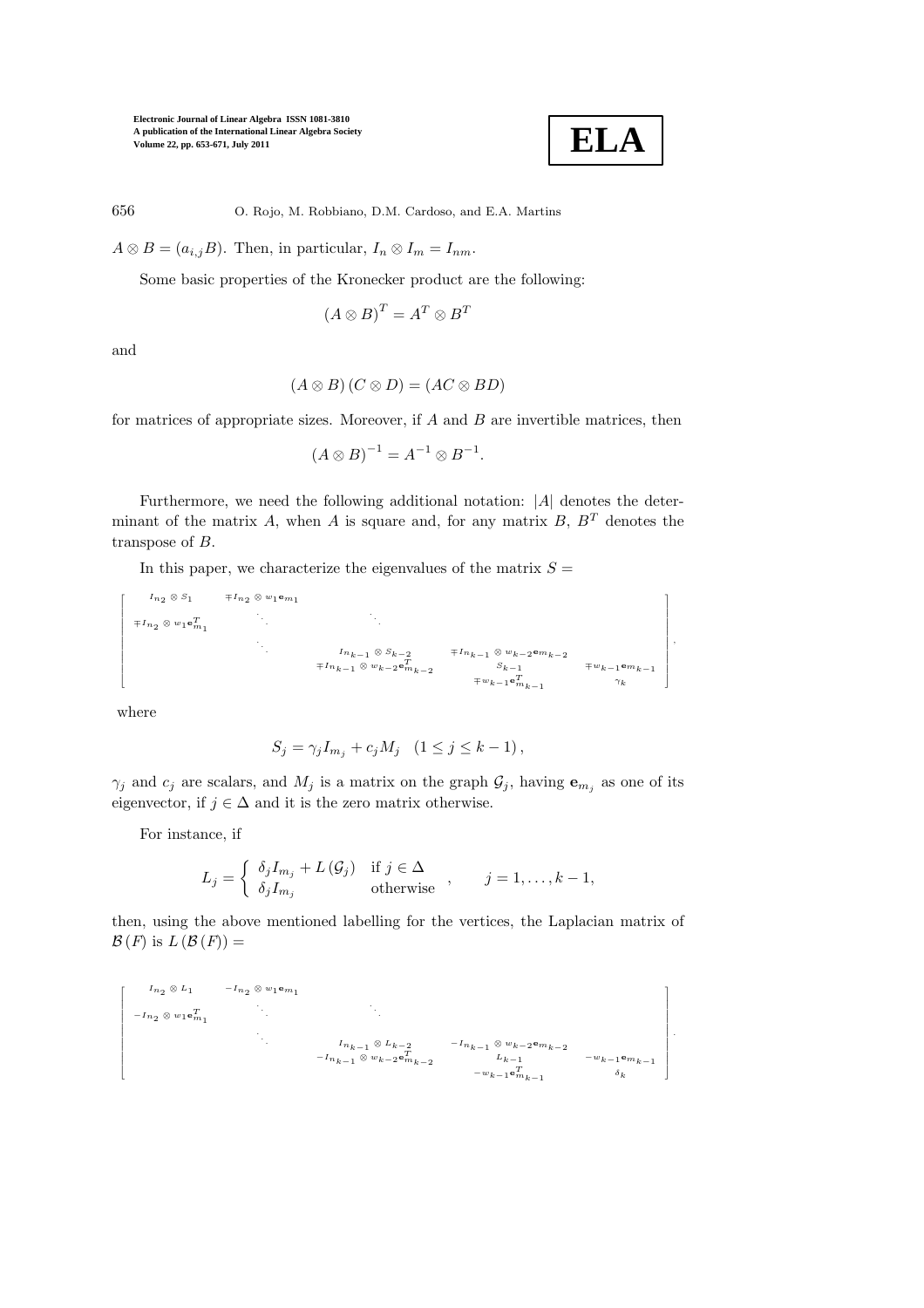

Spectra of Weighted Rooted Graphs Having Prescribed Subgraphs at Some Levels 657

We prove that the eigenvalues of  $S$  are the eigenvalues of a set of symmetric tridiagonal matrices of order j,  $1 \leq j \leq k$ , easily constructed from the degrees of the vertices, the weights of the edges and the eigenvalues of the matrices  $M_i$ , which in some cases are very well known. Then, we apply these results to characterize the eigenvalues of the Laplacian (and also the signless Laplacian and adjacency matrices, when the graphs of the family  $F$  are regular), including their multiplicities, of the graph  $\mathcal{B}(F)$ .

The results of this paper generalize the results of some previous works. Among them we may refer [2, 7, 11]. In [2], the authors characterize the eigenvalues of the Laplacian matrix for the unweighted case, whenever  $\Delta = \{j\}$  and the graphs  $\mathcal{G}_j$  are the paths  $\mathcal{P}_{m_j}$ . In [7], the authors characterize the eigenvalues of these matrices whenever, for  $j \in \Delta = \{1 \leq j \leq k-1 : m_j \text{ even}\},\$  the graphs  $\mathcal{G}_j$  are the disconnected graphs  $\frac{m_j}{2} \mathcal{P}_2$ , that is,  $\frac{m_j}{2}$  copies of the path  $\mathcal{P}_2$ . In [11], the eigenvalues of the Laplacian, signless Laplacian and adjacency matrices are characterized whenever, for each  $j \in \Delta$ , the graphs  $\mathcal{G}_j$  are the complete graphs  $\mathcal{K}_{m_j}$ .

Throughout the next sections, 0 denotes the all zero matrix of appropriate order and  $e_m$  is the m−dimensional column vector of ones. Furthermore, the scalars  $c_j$  are such that  $c_j = 1$  if  $j \in \Delta$  and  $c_j = 0$  if  $j \notin \Delta$ .

**2. The main result.** From now on, if  $M_i$  is a matrix on the graph  $\mathcal{G}_i$ , with eigenvalues

$$
\mu_1(M_j),\ldots,\mu_{m_j}(M_j),
$$

then  $\mu_{m_j}(M_j)$  is such that

$$
M_j \mathbf{e}_{m_j} = \mu_{m_j} \left( M_j \right) \mathbf{e}_{m_j}.
$$

Before introducing the main result of this paper, we prove the following auxiliary lemmas.

Lemma 2.1. Consider the matrix

$$
B = \beta I_m - cM
$$

where  $\beta$  and c are scalars and the matrix M has the eigenvalues  $\mu_1(M), \ldots, \mu_m(M)$ . Then

(2.1) 
$$
|B| = \prod_{i=1}^{m} (\beta - c\mu_i(M)).
$$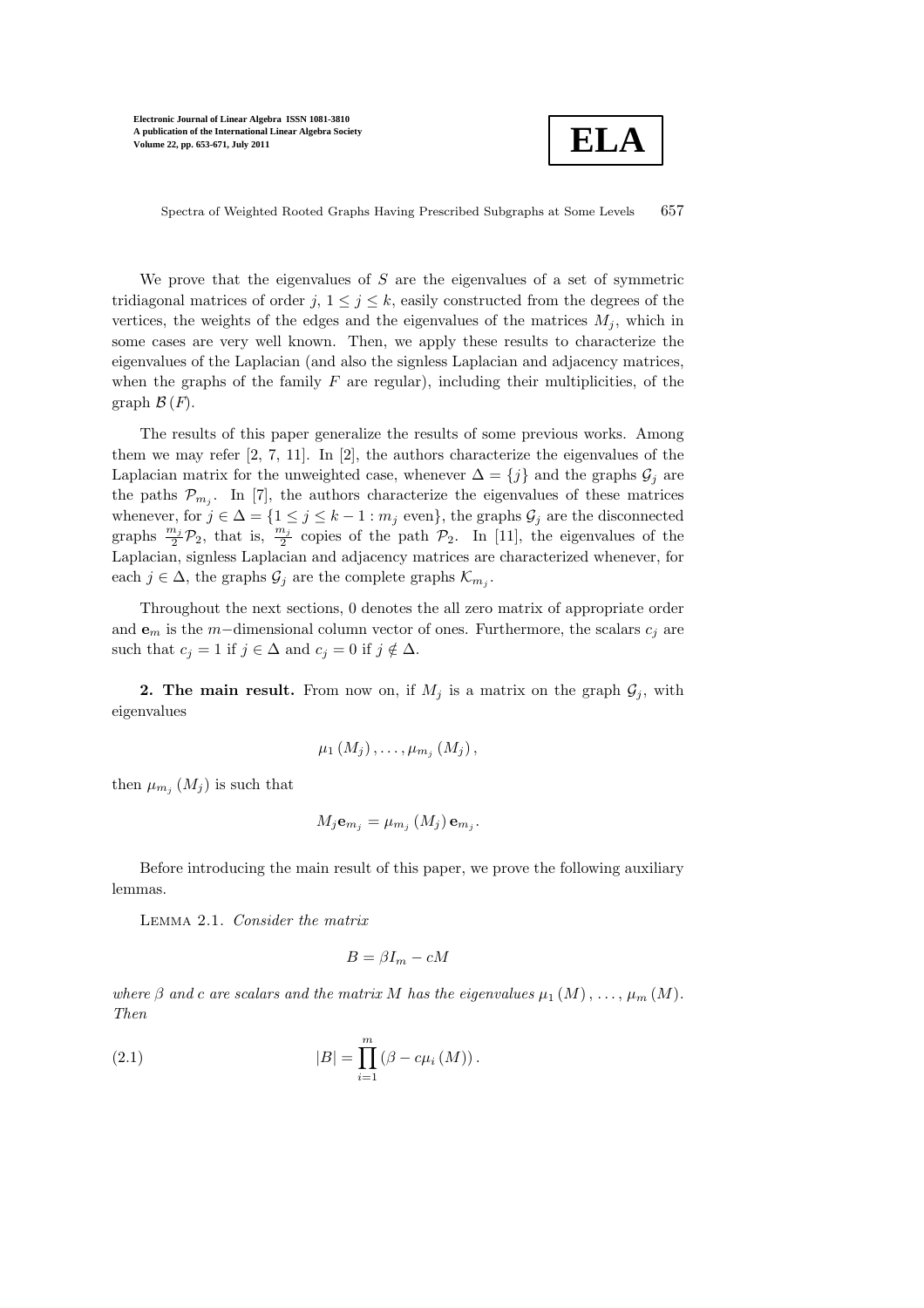

,

.

658 O. Rojo, M. Robbiano, D.M. Cardoso, and E.A. Martins

Moreover, if  $\beta - c\mu_i(M) \neq 0$  for all i and  $M\mathbf{e}_m = \mu_m(M)\mathbf{e}_m$ , then

(2.2) 
$$
\mathbf{e}_m^T B^{-1} \mathbf{e}_m = \frac{m}{\beta - c \mu_m \left( M \right)}.
$$

*Proof.* Clearly the eigenvalues of B are  $\beta - c\mu_i(M)$  ( $1 \leq i \leq m$ ) and thus (2.1) follows. Since  $M\mathbf{e}_m = \mu_m (M) \mathbf{e}_m$ , then  $B\mathbf{e}_m = (\beta - c\mu_m (M)) \mathbf{e}_m$ . Therefore, assuming that these eigenvalues are nonzero, B is invertible,  $B^{-1}$ **e**<sub>m</sub> =  $\frac{1}{\beta - c\mu_m(M)}$ **e**<sub>m</sub> and  $(2.2)$  follows.  $\Box$ 

LEMMA 2.2. Consider the block tridiagonal matrix  $T =$ 

$$
\begin{bmatrix}\nI_{n_2} \otimes H_1 & \pm I_{n_2} \otimes w_1 \mathbf{e}_{m_1} \\
\pm I_{n_2} \otimes w_1 \mathbf{e}_{m_1}^T & \cdot & \cdot & \cdot \\
& \cdot & \cdot & \cdot & \cdot \\
& & \cdot & \cdot & \cdot \\
& & & \cdot & \cdot \\
& & & & \cdot \\
& & & & \cdot \\
& & & & & \cdot \\
& & & & & \cdot \\
& & & & & \cdot \\
& & & & & \cdot \\
& & & & & \cdot \\
& & & & & \cdot \\
& & & & & \cdot \\
& & & & & \cdot \\
& & & & & & \cdot \\
& & & & & & \cdot \\
& & & & & & \cdot \\
& & & & & & \cdot \\
& & & & & & \cdot \\
& & & & & & \cdot \\
& & & & & & \cdot \\
& & & & & & \cdot \\
& & & & & & \cdot \\
& & & & & & \cdot \\
& & & & & & & \cdot \\
& & & & & & & \cdot \\
& & & & & & & \cdot \\
& & & & & & & \cdot \\
& & & & & & & \cdot \\
& & & & & & & \cdot \\
& & & & & & & \cdot \\
& & & & & & & & \cdot \\
& & & & & & & & \cdot \\
& & & & & & & & \cdot \\
& & & & & & & & \cdot \\
& & & & & & & & \cdot \\
& & & & & & & & \cdot \\
& & & & & & & & \cdot \\
& & & & & & & & \cdot \\
& & & & & & & & \cdot \\
& & & & & & & & & \cdot \\
& & & & & & & & & \cdot \\
& & & & & & & & & \cdot \\
& & & & & & & & & \cdot \\
& & & & & & & & & \cdot \\
& & & & & & & & & \cdot \\
& & & & & & & & & \cdot \\
& & & & & & & & & \cdot \\
& & & & & & & & & & \cdot \\
& & & & & & & & & & \cdot \\
& & & & & & & & & & \cdot \\
& & & & & & & & & & \cdot \\
& & & & & & & & & & \cdot \\
& & & & & & & & & & \cdot \\
& & & & & & & & & & \cdot \\
& & & & & & & & & & \cdot \\
& & & & & & & & & & \cdot \\
& & & & & & & & & & \cdot \\
& & & & & & & & & & \cdot \\
& & & & & & & & & & \cdot \\
& & & & & & & & & & \cdot \\
& & & & & & & & & & \cdot \\
& & & & & & & & & & \cdot \\
& & & & & & & & & & \cdot \\
& & & & &
$$

where, for  $j = 1, ..., k - 1$ ,  $H_j = \alpha_j I_{m_j} - c_j M_j$ .

Assume

$$
\beta_1=\alpha_1
$$

and, for  $j = 2, \ldots, k$ , assume also

$$
\beta_j = \alpha_j - \frac{w_{j-1}^2 m_{j-1}}{\beta_{j-1} - c_{j-1} \mu_{m_{j-1}} (M_{j-1})}.
$$

If  $\beta_j - c_j \mu_i(M_j) \neq 0$  for  $j = 1, \ldots, k - 1$  and  $i = 1, \ldots, m_j$ , then

(2.3) 
$$
|T| = \prod_{j=1}^{k} \prod_{i=1}^{m_j} (\beta_j - c_j \mu_i(M_j))^{n_{j+1}}.
$$

*Proof.* In order to prove  $(2.3)$ , we reduce T to a block upper triangular matrix. We have  $H_1 = \alpha_1 I_{m_1} - c_1 M_1 = \beta_1 I_{m_1} - c_1 M_1 \equiv B_1$ . From the hypothesis, it follows that  $B_1$  is an invertible matrix. Multiplying the first row of blocks by  $\pm I_{n_2} \otimes w_1 \mathbf{e}_{m_1}^T B_1^{-1}$ and subtracting the products from the second row of blocks, we obtain  $T_2 =$ 

 In<sup>2</sup> <sup>⊗</sup> <sup>B</sup><sup>1</sup> <sup>±</sup>In<sup>2</sup> <sup>⊗</sup> <sup>w</sup>1em<sup>1</sup> In<sup>3</sup> <sup>⊗</sup> <sup>H</sup><sup>2</sup> <sup>−</sup> In<sup>2</sup> <sup>⊗</sup> <sup>w</sup><sup>2</sup> 1 <sup>e</sup>Tm<sup>1</sup> <sup>B</sup>−<sup>1</sup> 1 <sup>e</sup>m<sup>1</sup> <sup>±</sup>In<sup>3</sup> <sup>⊗</sup> <sup>w</sup>2em<sup>2</sup> <sup>±</sup>In<sup>3</sup> <sup>⊗</sup> <sup>w</sup>2<sup>e</sup>Tm<sup>2</sup> . . Hk−<sup>1</sup> <sup>±</sup>wk−<sup>1</sup> <sup>e</sup>mk−<sup>1</sup> <sup>±</sup>wk−<sup>1</sup> <sup>e</sup>Tmk−<sup>1</sup> αk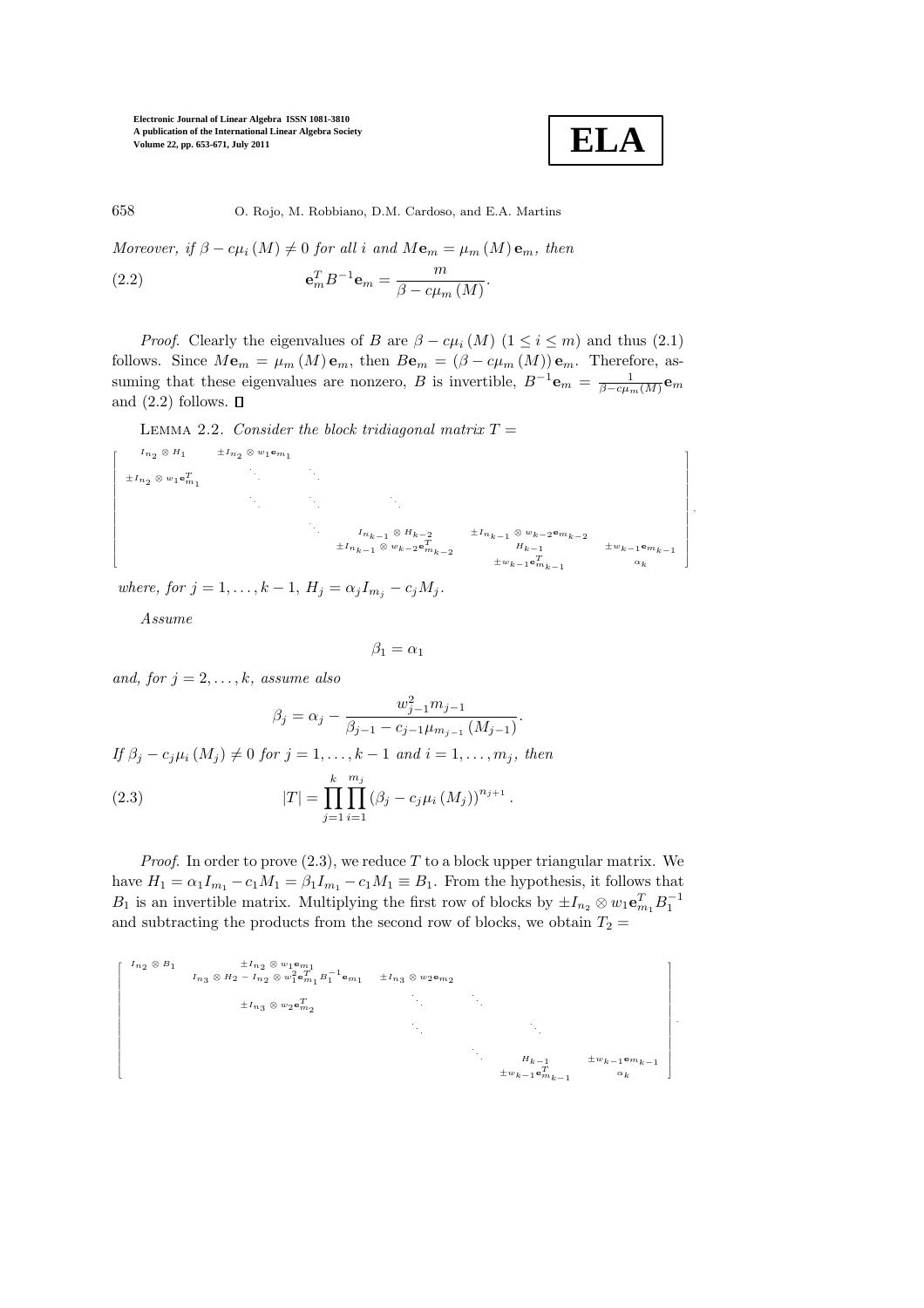

,

,

Spectra of Weighted Rooted Graphs Having Prescribed Subgraphs at Some Levels 659

From Lemma 2.1,  $\mathbf{e}_{m_1}^T B_1^{-1} \mathbf{e}_{m_1} = \frac{m_1}{\beta_1 - c_1 \mu_{m_1}(M_1)}$ . Then  $I_{n_3} \otimes H_2 - I_{n_2} \otimes w_1^2 \mathbf{e}^T_{m_1} B_1^{-1} \mathbf{e}_{m_1} = I_{n_3} \otimes H_2 - I_{n_2} \otimes \frac{w_1^2 m_1}{\beta_1 - c_1 \mu_m}$  $\beta_1 - c_1 \mu_{m_1} (M_1)$  $= I_{n_3} \otimes H_2 - \frac{w_1^2 m_1}{\beta_1 - c_1 \mu_m}$  $\frac{\omega_1 \cdots \omega_n}{\beta_1 - c_1 \mu_{m_1} (M_1)} I_{n_3} \otimes I_{m_2}$  $= I_{n_3} \otimes \left( H_2 - \frac{w_1^2 m_1}{\beta_1 - c_1 \mu_m} \right)$  $\frac{w_1^2m_1}{\beta_1-c_1\mu_{m_1}\left(M_1\right)}I_{m_2}\bigg)$  $= I_{n_3} \otimes \left( \left( \alpha_2 - \frac{w_1^2 m_1}{\beta_1 - c_1 w_2} \right) \right)$  $\beta_1 - c_1 \mu_{m_1} (M_1)$  $\Bigg) \, I_{m_2} - c_2 M_2 \bigg)$  $= I_{n_2} \otimes (\beta_2 I_{m_2} - c_2 M_2)$ 

If  $B_2 = \beta_2 I_{m_2} - c_2 M_2$ , then  $|T| = |T_2|$ 

$$
\begin{vmatrix} I_{n_2} \otimes B_1 & \pm I_{n_2} \otimes w_1 \textbf{e}_{m_1} \\ 0 & I_{n_3} \otimes B_2 & \pm I_{n_3} \otimes w_2 \textbf{e}_{m_2} \\ & & \ddots & \ddots & \ddots \\ & & & & I_{n_{k-1}} \otimes H_{k-2} & \pm I_{n_{k-1}} \otimes w_{k-2} \textbf{e}_{m_{k-2}} \\ & & & \ddots & \ddots & \ddots \\ & & & & & I_{n_{k-1}} \otimes w_{k-2} \textbf{e}_{m_{k-2}} & \pm I_{n_{k-1}} \otimes w_{k-2} \textbf{e}_{m_{k-2}} \\ & & & \pm I_{n_{k-1}} \otimes w_{k-2} \textbf{e}_{m_{k-2}} & \pm w_{k-1} \textbf{e}_{m_{k-1}} & \alpha_k \end{vmatrix}.
$$

From the hypothesis, the matrix  $B_2$  is invertible and thus we may continue with this procedure. Just before the last step, we obtain  $|T| = |T_{k-1}| =$ 

In<sup>2</sup> <sup>⊗</sup> <sup>B</sup><sup>1</sup> <sup>±</sup>In<sup>2</sup> <sup>⊗</sup> <sup>w</sup>1em<sup>1</sup> <sup>0</sup> In<sup>3</sup> <sup>⊗</sup> <sup>B</sup><sup>2</sup> <sup>±</sup>In<sup>3</sup> <sup>⊗</sup> <sup>w</sup>2em<sup>2</sup> 0 . . . . . . . . . Ink−<sup>1</sup> <sup>⊗</sup> Bk−<sup>2</sup> <sup>±</sup>Ink−<sup>1</sup> <sup>⊗</sup> wk−<sup>2</sup> <sup>e</sup>mk−<sup>2</sup> <sup>0</sup> Bk−<sup>1</sup> <sup>±</sup>wk−<sup>1</sup> <sup>e</sup>mk−<sup>1</sup> wk−<sup>1</sup> <sup>e</sup>Tmk−<sup>1</sup> αk

where  $B_j = \beta_j I_{m_j} - c_j M_j$ ,  $j = 1, ..., k - 1$ . Finally, the procedure gives  $|T| =$ 

In<sup>2</sup> <sup>⊗</sup> <sup>B</sup><sup>1</sup> <sup>±</sup>In<sup>2</sup> <sup>⊗</sup> <sup>w</sup>1em<sup>1</sup> <sup>0</sup> In<sup>3</sup> <sup>⊗</sup> <sup>B</sup><sup>2</sup> <sup>±</sup>In<sup>3</sup> <sup>⊗</sup> <sup>w</sup>2em<sup>2</sup> 0 . Ink−<sup>1</sup> <sup>⊗</sup> Bk−<sup>2</sup> <sup>±</sup>Ink−<sup>1</sup> <sup>⊗</sup> wk−<sup>2</sup> <sup>e</sup>mk−<sup>2</sup> <sup>0</sup> Bk−<sup>1</sup> <sup>±</sup>wk−<sup>1</sup> <sup>e</sup>mk−<sup>1</sup> 0 βk

with  $\beta_k = \alpha_k - \frac{w_{k-1}^2 m_{k-1}}{\beta_{k-1} - c_{k-1} \mu_{m_{k-1}}}$  $\frac{w_{k-1}m_{k-1}}{\beta_{k-1}-c_{k-1}\mu_{m_{k-1}}(M_{k-1})}$ . Hence,

(2.4) 
$$
|T| = \beta_k \prod_{j=1}^{k-1} |B_j|^{n_{j+1}}.
$$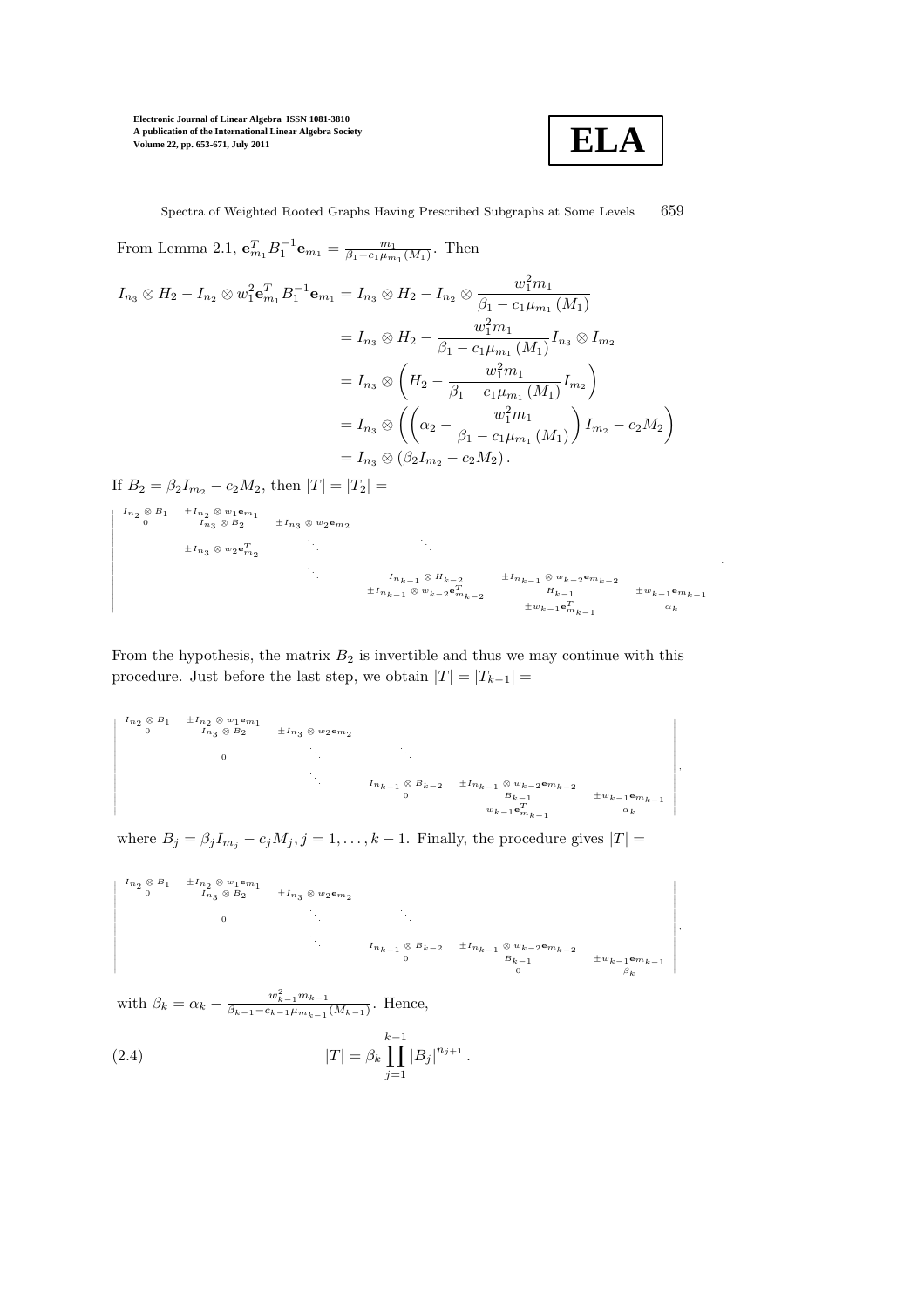

660 O. Rojo, M. Robbiano, D.M. Cardoso, and E.A. Martins

From Lemma 2.1

$$
|B_j| = \prod_{i=1}^{m_j} (\beta_j - c_j \mu_i(M_j)).
$$

Replacing in  $(2.4)$ , we obtain  $(2.3)$ .  $\Box$ 

DEFINITION 2.3. The polynomials  $D_j(\lambda)$ ,  $j = 1, ..., k$  are defined as follows:

$$
D_0\left(\lambda\right) = 1,
$$

$$
D_1 (\lambda) = \lambda - \gamma_1 - c_1 \mu_{m_1} (M_1) ,
$$

$$
D_{j} (\lambda) = (\lambda - \gamma_{j} - c_{j} \mu_{m_{j}} (M_{j})) D_{j-1} (\lambda) - w_{j-1}^{2} m_{j-1} D_{j-2} (\lambda)
$$

for  $j = 2, ..., k - 1$ , and

$$
D_{k} (\lambda) = (\lambda - \gamma_{k}) D_{k-1} (\lambda) - w_{k-1}^{2} m_{k-1} D_{k-2} (\lambda).
$$

For brevity, we write  $D_j$  instead of  $D_j(\lambda)$ .

LEMMA 2.4. If  $\alpha_j = \lambda - \gamma_j$ , for  $j = 1, ..., k$ , then for all  $\lambda \in \mathbb{R}$  such that  $D_j(\lambda) \neq 0$ , for  $j = 1, ..., k - 1$ , the quantities  $\beta_j$  defined in Lemma 2.2 satisfy

(2.5) 
$$
\beta_j - c_j \mu_{m_j} (M_j) = \frac{D_j}{D_{j-1}}
$$

for  $j = 1, \ldots, k$ .

*Proof.* We prove (2.5) by induction on j, taking into account that for  $j = 1$ ,

$$
\beta_1 - c_1 \mu_{m_1} (M_1) = \alpha_1 - c_1 \mu_{m_1} (M_1) = \lambda - \gamma_1 - c_1 \mu_{m_1} (M_1)
$$
  
=  $D_1 = \frac{D_1}{D_0}.$ 

Suppose that (2.5) is true for  $j - 1$ , with  $2 \le j \le k$ . Then

$$
\beta_j - c_j \mu_{m_j} (M_j) = \alpha_j - \frac{w_{j-1}^2 m_{j-1}}{\beta_{j-1} - c_{j-1} \mu_{m_{j-1}} (M_{j-1})} - c_j \mu_{m_j} (M_j)
$$
  

$$
= \lambda - \gamma_j - c_j \mu_{m_j} (M_j) - \frac{w_{j-1}^2 m_{j-1}}{\frac{D_{j-1}}{D_{j-2}}}
$$
  

$$
= \frac{(\lambda - \gamma_j - c_j \mu_{m_j} (M_j)) D_{j-1} - w_{j-1}^2 m_{j-1} D_{j-2}}{D_{j-1}} = \frac{D_j}{D_{j-1}}.
$$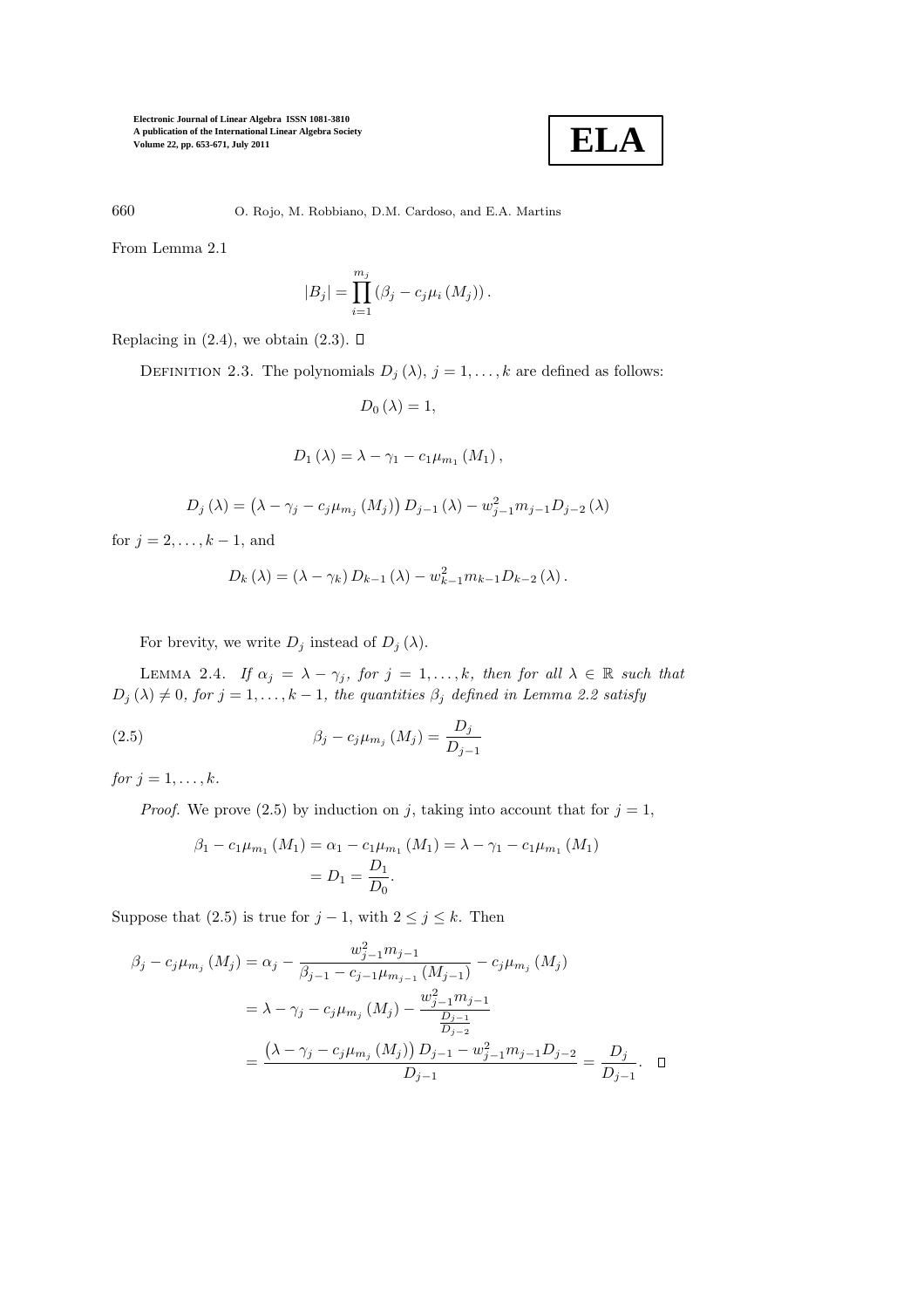

Spectra of Weighted Rooted Graphs Having Prescribed Subgraphs at Some Levels 661

For convenience, from now on, let us define the index set

$$
\Omega = \{ j : 1 \le j \le k - 1, \ n_j > n_{j+1} \}.
$$

THEOREM 2.5. The characteristic polynomial of the matrix  $S$  is

$$
|\lambda I - S| = D_k \prod_{j \in \Omega - \Delta} ((\lambda - \gamma_j) D_{j-1} - w_{j-1}^2 m_{j-1} D_{j-2})^{n_j - n_{j+1}}
$$

$$
\prod_{j \in \Delta} \prod_{i=1}^{m_j - 1} ((\lambda - \gamma_j - \mu_i(M_j)) D_{j-1} (\lambda) - w_{j-1}^2 m_{j-1} D_{j-2} (\lambda))^{n_{j+1}}
$$

where  $m_0 = 0$  and  $D_{-1}(\lambda)$  is any constant (since it appears multiplied by  $m_0$ ).

*Proof.* Let  $\lambda \in \mathbb{R}$  such that  $D_j(\lambda) \neq 0$  for  $j = 1, 2, ..., k - 1$ . Applying Lemma 2.2 to the matrix  $T = \lambda I - S$ , we have

$$
|\lambda I - S| = \beta_k \prod_{j=1}^{k-1} \prod_{i=1}^{m_j} (\beta_j - c_j \mu_i(M_j))^{n_{j+1}}.
$$

Replacing (2.5) into (2.3), it follows  $|\lambda I - S|$  =

$$
= \beta_{k} \prod_{j=1}^{k-1} (\beta_{j} - c_{j} \mu_{m_{j}} (M_{j}))^{n_{j+1}} \prod_{i=1}^{m_{j}-1} (\beta_{j} - c_{j} \mu_{i} (M_{j}))^{n_{j+1}}
$$
\n
$$
= \frac{D_{k}}{D_{k-1}} \prod_{j=1}^{k-1} \frac{D_{j}^{n_{j+1}} m_{j}^{-1}}{D_{j-1}^{n_{j+1}}} \prod_{i=1}^{m_{j}-1} \left( \frac{D_{j}}{D_{j-1}} + c_{j} \mu_{m_{j}} (M_{j}) - c_{j} \mu_{i} (M_{j}) \right)^{n_{j+1}}
$$
\n
$$
= \frac{D_{k}}{D_{k-1}} \prod_{j=1}^{k-1} \frac{D_{j}^{n_{j+1}} m_{j}^{-1}}{D_{j-1}^{n_{j+1}}} \prod_{i=1}^{m_{j}-1} \left( \frac{D_{j} - c_{j} \mu_{i} (M_{j}) D_{j-1} + c_{j} \mu_{m_{j}} (M_{j}) D_{j-1}}{D_{j-1}} \right)^{n_{j+1}}
$$
\n
$$
= \frac{D_{k}}{D_{k-1}} \prod_{j=1}^{k-1} \frac{D_{j}^{n_{j+1}}}{D_{j-1}^{n_{j+1}}} \frac{1}{D_{j-1}^{(m_{j}-1)n_{j+1}}} \prod_{i=1}^{m_{j}-1} (D_{j} - c_{j} \mu_{i} (M_{j}) D_{j-1} + c_{j} \mu_{m_{j}} (M_{j}) D_{j-1})^{n_{j+1}}
$$
\n
$$
= \frac{D_{k}}{D_{k-1}} \prod_{j=1}^{k-1} \frac{D_{j}^{n_{j+1}} m_{j}^{-1}}{D_{j-1}^{n_{j+1}}} \prod_{i=1}^{m_{j}-1} (D_{j} - c_{j} \mu_{i} (M_{j}) D_{j-1} + c_{j} \mu_{m_{j}} (M_{j}) D_{j-1})^{n_{j+1}}
$$
\n
$$
= \frac{D_{k}}{D_{k-1}} \prod_{j=1}^{k-1} \frac{D_{j}^{n_{j+1}} m_{j}^{-1}}{D_{j-1}^{n_{j+1}}} \
$$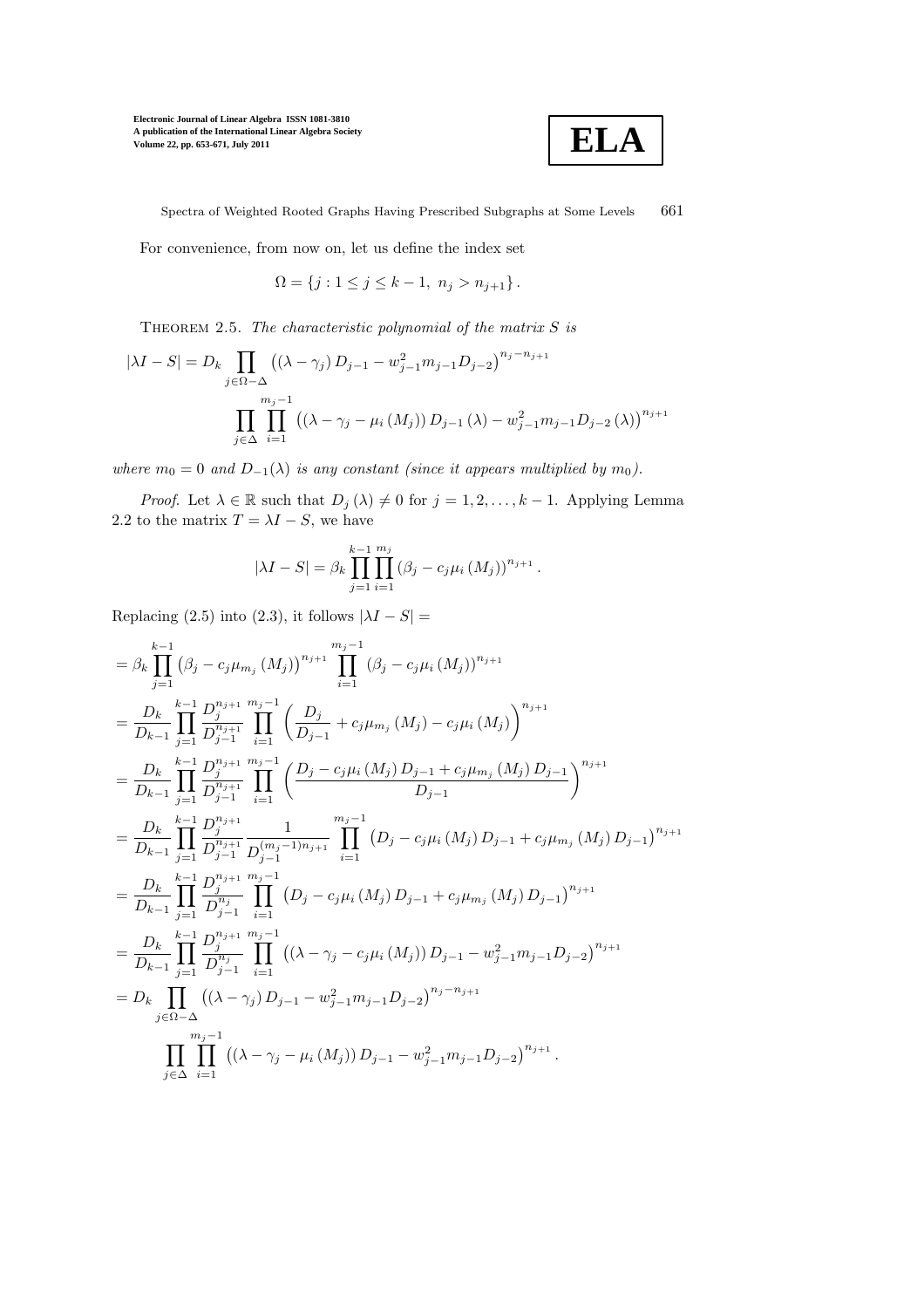

662 O. Rojo, M. Robbiano, D.M. Cardoso, and E.A. Martins

Then, the result is proven for all  $\lambda \in \mathbb{R}$  such that  $D_i(\lambda) \neq 0$ , with  $j = 1, ..., k - 1$ . Now, we consider  $\lambda_0 \in \mathbb{R}$  such that  $D_s(\lambda_0) = 0$  for some  $s \in \{1, \ldots, k-1\}$ . Since the zeros of any nonzero polynomial are isolated, there exists a neighborhood  $N(\lambda_0)$ of  $\lambda_0$  such that  $D_j(\lambda) \neq 0$  for all  $\lambda \in N(\lambda_0) - {\lambda_0}$  and for all  $j = 1, ..., k - 1$ . Hence, the obtained expression for the characteristic polynomial of S holds for all  $\lambda \in N(\lambda_0) - \{\lambda_0\}$ . By continuity, taking the limit as  $\lambda$  tends to  $\lambda_0$ , we may conclude that this expression is valid for all  $\lambda \in \mathbb{R}$ .  $\Box$ 

DEFINITION 2.6. For  $j = 1, ..., k$ , let  $X_j$  be the  $j \times j$  leading principal submatrix of the  $k \times k$  symmetric tridiagonal matrix  $X_k =$ 

$$
\begin{array}{ccccccccc} \gamma_1 + c_1 \mu_{m_1} \left( M_1 \right) & & w_1 \sqrt{m_1} & & & & & \\ & & v_2 + c_2 \mu_{m_2} \left( M_2 \right) & & & & & & \\ & & \ddots & & & & w_{k-2} \sqrt{m_{k-2}} & & & \\ & & & & w_{k-2} \sqrt{m_{k-2}} & & \gamma_{k-1} + c_{k-1} \mu_{m_{k-1}} \left( M_{k-1} \right) & & w_{k-1} \sqrt{m_{k-1}} & & \\ & & & & & w_{k-1} \sqrt{m_{k-1}} & & \\ & & & & & & w_{k-1} \sqrt{m_{k-1}} & & \\ & & & & & & w_{k-1} \sqrt{m_{k-1}} & & \\ & & & & & & & w_{k-1} \sqrt{m_{k-1}} & & \\ & & & & & & & w_{k-1} \sqrt{m_{k-1}} & & \\ & & & & & & & w_{k-1} \sqrt{m_{k-1}} & & \\ & & & & & & & w_{k-1} \sqrt{m_{k-1}} & & \\ & & & & & & & w_{k-1} \sqrt{m_{k-1}} & & \\ & & & & & & & & w_{k-1} \sqrt{m_{k-1}} & & \\ & & & & & & & & w_{k-1} \sqrt{m_{k-1}} & & \\ & & & & & & & & w_{k-1} \sqrt{m_{k-1}} & & \\ & & & & & & & & w_{k-1} \sqrt{m_{k-1}} & & \\ & & & & & & & & w_{k-1} \sqrt{m_{k-1}} & & \\ & & & & & & & & & w_{k-1} \sqrt{m_{k-1}} & & \\ & & & & & & & & & w_{k-1} \sqrt{m_{k-1}} & & \\ & & & & & & & & & w_{k-1} \sqrt{m_{k-1}} & & \\ & & & & & & & & & w_{k-1} \sqrt{m_{k-1}} & & \\ & & & & & & & & & & w_{k-1} \sqrt{m_{k-1}} & & \\ & & & & & & & & & & w_{k-1} \sqrt{m_{k-1}} & & \\ & & & & & & & & & & & w_{k-1} \sqrt{m_{k-1}} & & \\ & & & & & & & & & & & w_{k-1} \sqrt{m_{k-1}} & & \\ & & & & & & & & & & & w_{k-1} \sqrt{m_{k-1
$$

At this point, we recall the well known fact (cf. [12, page 229]) that the characteristic polynomials  $T_i(\lambda)$  of the  $j \times j$  leading principal submatrix of the  $k \times k$  symmetric tridiagonal matrix

$$
\begin{bmatrix} a_1 & b_1 & & & \\ b_1 & a_2 & b_2 & & \\ & \ddots & \ddots & \ddots & \\ & & a_{k-1} & b_{k-1} \\ & & & b_{k-1} & a_k \end{bmatrix},
$$

satisfy the three-term recursion formula

Г  $\overline{1}$  $\overline{\phantom{a}}$  $\overline{\phantom{a}}$  $\overline{\phantom{a}}$  $\overline{\phantom{a}}$  $\overline{\phantom{a}}$  $\overline{\phantom{a}}$  $\overline{\phantom{a}}$  $\overline{\phantom{a}}$  $\overline{\phantom{a}}$  $\overline{\phantom{a}}$  $\overline{1}$  $\overline{1}$ 

(2.6) 
$$
T_j(\lambda) = (\lambda - a_j) T_{j-1}(\lambda) - b_{j-1}^2 T_{j-2}(\lambda)
$$

with  $T_0 (\lambda) = 1$  and  $T_1 (\lambda) = \lambda - a_1$ .

The next lemma gives the relationship between the polynomials  $D_i$  and the matrices  $X_i$ .

LEMMA 2.7. For  $j = 1, ..., k$ ,

(2.7) 
$$
|\lambda I - X_j| = D_j(\lambda),
$$

where the polynomial  $D_i(\lambda)$  is as in Definition 2.6.

Proof. Taking into account that

$$
|\lambda I - X_1| = \lambda - \gamma_1 - c_1 \mu_{m_1} (M_1) \gamma_1 = D_1 (\lambda) ,
$$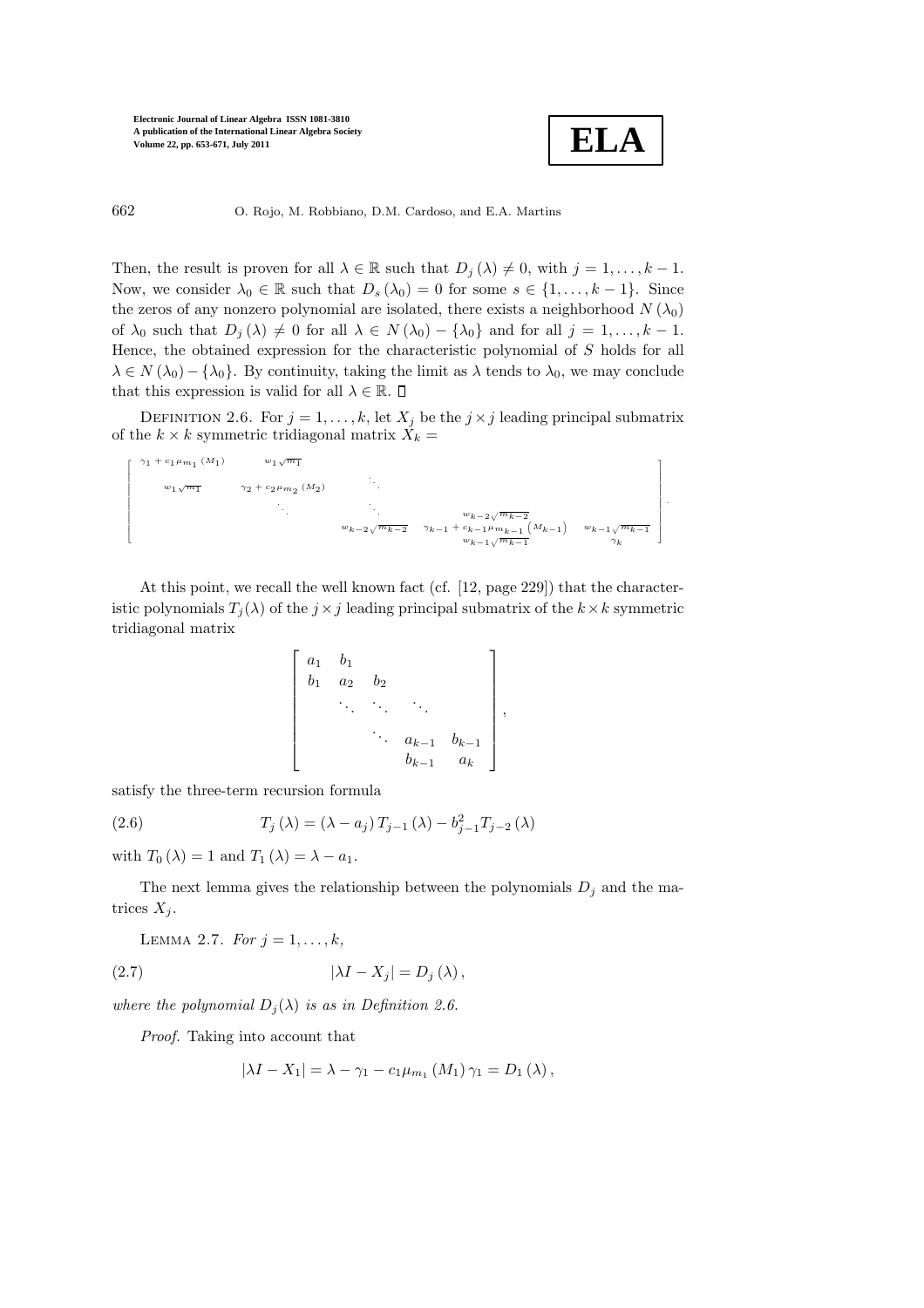

let us prove the equality (2.7) by induction, assuming its validity when the index is less than j, with  $2 \le j \le k$ . In fact,

$$
|\lambda I - X_j|
$$
\n
$$
= \begin{vmatrix}\n\lambda - \gamma_1 - c_1 \mu_{m_1} (M_1) & -w_1 \sqrt{m_1} \\
-w_1 \sqrt{m_1} & \lambda - \gamma_2 - c_2 \mu_{m_2} (M_2) & \dots \\
\vdots & \vdots & \ddots \\
w_{j-1} \sqrt{m_{j-1}} & \lambda - \gamma_j - c_j \mu_{m_j} (M_j)\n\end{vmatrix}
$$
\n
$$
= (\lambda - \gamma_j - c_j \mu_{m_j} (M_j)) |\lambda I - X_{j-1}| - w_{j-1}^2 m_{j-1} |\lambda I - X_{j-2}| \text{ (according to (2.6))}
$$
\n
$$
= (\lambda - \gamma_j - c_j \mu_{m_j} (M_j)) D_{j-1} (\lambda) - w_{j-1}^2 m_{j-1} D_{j-2} (\lambda) \text{ (by induction hypothesis)}
$$
\n
$$
= D_j (\lambda). \quad \blacksquare
$$

From Lemma 2.7, we are able to determine the polynomials  $D_j$ , with  $j \in \Omega - \Delta$ , which appear in Theorem 2.5. Now, for  $j \in \Delta$  and  $1 \leq i \leq m_j - 1$ , we consider the polynomials

(2.8) 
$$
D_{j,i}(\lambda) = (\lambda - \gamma_j - \mu_i(M_j)) D_{j-1} - w_{j-1}^2 m_{j-1} D_{j-2},
$$

where  $m_0 = 0$  and  $D_{-1}$  is an arbitrary constant. These polynomials are also factors of the characteristic polynomial of the matrix  $S$ , as it is stated by Theorem 2.5.

DEFINITION 2.8. For  $j \in \Delta$  and  $i = 1, \ldots, m_j - 1$ , let  $X_{j,i} =$  $\lceil$  $\overline{1}$  $\overline{1}$  $\overline{1}$  $\overline{1}$  $\overline{1}$  $\overline{1}$  $\overline{1}$  $\overline{1}$  $\overline{1}$  $\gamma_1 + c_1 \mu_{m_1} (M_1) \quad w_1 \sqrt{m_1}$  $w_1\sqrt{m_1}$ .  $w_{j-2}\sqrt{m_{j-2}}$  $w_{j-2}\sqrt{m_{j-2}}$   $\gamma_{j-1} + c_{j-1}\mu_{m_{j-1}}(M_{j-1})$   $w_{j-1}\sqrt{m_{j-1}}$  $w_{j-1}\sqrt{m_{j-1}}$   $\gamma_j + \mu_i(M_j)$ 1 .

The next lemma gives the relationship between the polynomials  $D_{j,i}$  and the matrices  $X_{i,i}$ .

LEMMA 2.9. For  $j = 1, ..., k - 1$  and  $i = 1, ..., m_j - 1$ 

$$
|\lambda I - X_{j,i}| = D_{j,i} (\lambda),
$$

where the polynomials  $D_{j,i}(\lambda)$  are defined in (2.8).

*Proof.* Taking into account  $(2.6)$ , the proof is similar to the proof of Lemma 2.7.  $\square$ 

From Theorem 2.5 and Lemmas 2.7 and 2.9, we get the main result of this paper.

THEOREM 2.10. Consider the  $j \times j$  leading principal submatrices  $X_j$  of the matrix  $X_k$  in (2.6) and the matrices  $X_{j,i}$ , according to Definition 2.8, for  $j = 1, ..., k - 1$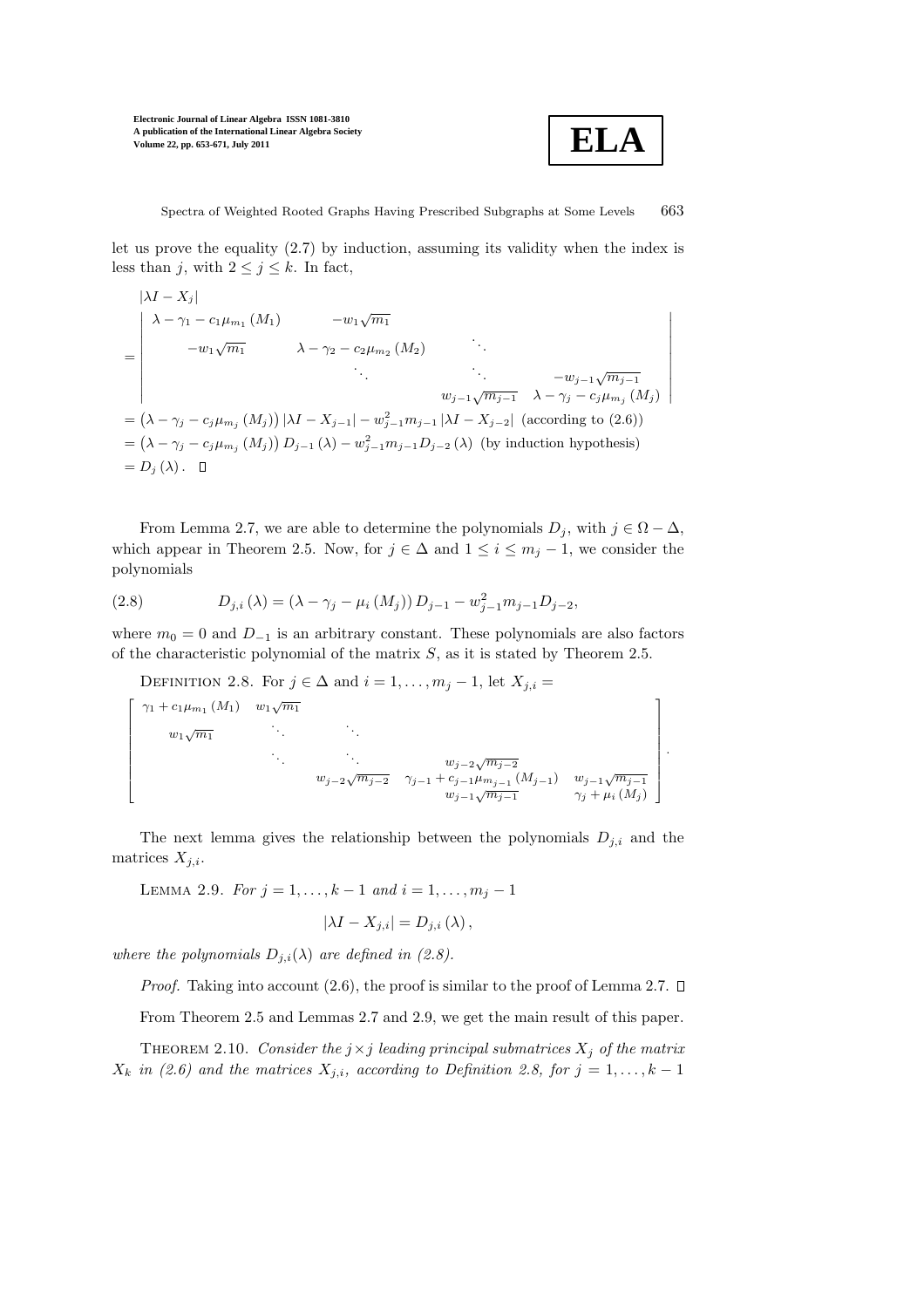

664 O. Rojo, M. Robbiano, D.M. Cardoso, and E.A. Martins

and  $i = 1, \ldots, m_j - 1$ . Then

$$
\sigma\left(S\right) = \sigma\left(X_k\right) \cup \left(\cup_{j\in\Omega-\Delta}\sigma\left(X_j\right)^{n_j-n_{j+1}}\right) \cup \left(\cup_{j\in\Delta}\cup_{i=1}^{m_j-1}\sigma\left(X_{j,i}\right)^{n_{j+1}}\right),
$$

where  $\sigma(X_j)^{n_j-n_{j+1}}$  and  $\sigma(X_{j,i})^{n_{j+1}}$  mean that each eigenvalue in  $\sigma(X_j)$  and in  $\sigma(X_{j,i})$  must be considered with multiplicity  $n_j - n_{j+1}$  and  $n_{j+1}$ , respectively. Furthermore, the multiplicities of equal eigenvalues obtained in different matrices (if any), must be added.

Notice that the symmetric tridiagonal matrices with nonzero co-diagonal entries, which are the case of the matrices  $X_k$ ,  $X_j$  and  $X_{j,i}$ , have simple eigenvalues [9].

3. The Laplacian eigenvalues of  $\mathcal{B}(F)$ . Throughout this section, for each j, the Laplacian eigenvalues of  $\mathcal{G}_j$  are denoted by

$$
l_1(G_j), l_2(G_j), \ldots, l_{m_j-1}(G_j), l_{m_j}(G_j) = 0.
$$

COROLLARY 3.1. If B is a generalized Bethe tree with k levels and  $F = \{G_i : j \in$  $\Delta$ } is a family of graphs  $\mathcal{G}_j$  of order  $m_j$  with indices in a subset of levels  $\Delta$ , then the spectrum of  $L(\mathcal{B}(F))$  is

$$
\sigma\left(L\left(\mathcal{B}\left(\mathcal{F}\right)\right)\right)=\sigma\left(U_k\right)\cup\left(\cup_{j\in\Omega-\Delta}\sigma\left(U_j\right)\right)^{n_j-n_{j+1}}\cup\left(\cup_{j\in\Delta}\cup_{i=1}^{m_j-1}\sigma\left(U_{j,i}\right)^{n_{j+1}}\right)
$$

where, for  $j = 1, ..., k - 1$ ,  $U_j$  is the  $j \times j$  leading principal submatrix of the matrix

(3.1) 
$$
U_k = \begin{bmatrix} \delta_1 & w_1 \sqrt{m_1} & & & \\ w_1 \sqrt{m_1} & \delta_2 & & \ddots & & \\ & \ddots & \ddots & \ddots & w_{k-2} \sqrt{m_{k-2}} \\ & & w_{k-2} \sqrt{m_{k-2}} & \delta_{k-1} & w_{k-1} \sqrt{m_{k-1}} \\ & & & w_{k-1} \sqrt{m_{k-1}} & \delta_k \end{bmatrix}
$$

and

(3.2) 
$$
U_{j,i} = \begin{bmatrix} \delta_1 & w_1 \sqrt{m_1} & & & \\ w_1 \sqrt{m_1} & \ddots & & & \\ & \ddots & \ddots & \ddots & w_{j-2} \sqrt{m_{j-2}} & \\ & & w_{j-2} \sqrt{m_{j-2}} & \delta_{j-1} & w_{j-1} \sqrt{m_{j-1}} \\ & & & w_{j-1} \sqrt{m_{j-1}} & \delta_j + l_i(\mathcal{G}_j) \end{bmatrix}.
$$

The multiplicities of the eigenvalues of  $L(\mathcal{B}(F))$  must be considered as in Theorem 2.10.

*Proof.* The Laplacian matrix of  $\mathcal{B}(F)$  is the matrix S, with  $\gamma_j = \delta_j \ (1 \leq j \leq k)$ ,

$$
S_j = \begin{cases} \delta_j I_{m_j} + L(\mathcal{G}_j) & \text{if } j \in \Delta \\ \delta_j I_{m_j} & \text{otherwise} \end{cases}
$$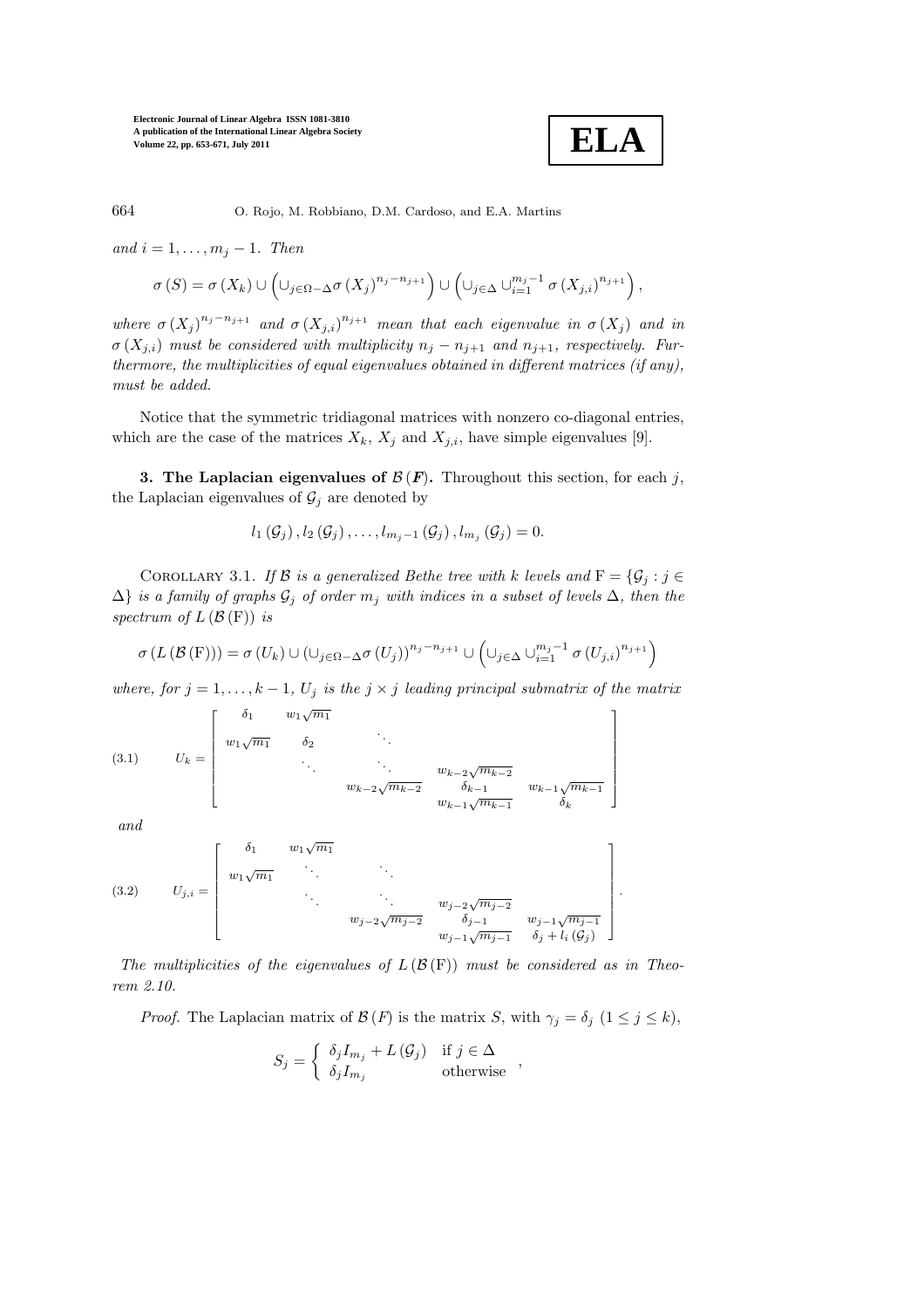

Spectra of Weighted Rooted Graphs Having Prescribed Subgraphs at Some Levels 665

and  $L(\mathcal{G}_j) \mathbf{e}_{m_j} = \mathbf{0} = 0 \mathbf{e}_{m_j}$ . Then, the spectrum of  $L(\mathcal{B}(F))$  is given by Theorem 2.10, replacing the matrices  $X_k$ ,  $X_j$ , and  $X_{i,j}$  by the matrices  $U_k$ ,  $U_j$ , and  $U_{j,i}$ , respectively.  $\square$ 

We recall that  $\mathcal{P}_m(u)$ ,  $\mathcal{S}_m(u)$ ,  $\mathcal{C}_m(u)$ , and  $\mathcal{K}_m(u)$  are the path, star, cycle, and complete graph on  $m$  vertices, respectively, where the edges have weight equal to  $u$ . The Laplacian eigenvalues of these graphs are:

> Laplacian eigenvalues  $P_m(u): u(2+2\cos{\frac{\pi i}{m}}), 1 \le i \le m$  $S_m(u)$  :  $um, u, ..., u, 0$  $C_m(u): \quad u\left(2-2\cos\frac{2\pi i}{m}\right), \; 1 \leq i \leq m$  $\mathcal{K}_m(u)$  :  $um, \ldots, um, 0$

EXAMPLE 3.2. For the graph  $\mathcal{B}(F)$  depicted in Figure 1.1, we have  $k = 4$ ,  $d_1 = 1, d_2 = 5, d_3 = 3, d_4 = 2, n_1 = 16, n_2 = 4, n_3 = 2, n_4 = 1, \text{ and } \Omega = \{1, 2, 3\}.$ Moreover,  $\Delta = \{1, 3\}$ ,  $m_1 = 4$ ,  $m_2 = 2$ ,  $m_3 = 2$ ,  $\mathcal{G}_1 = \mathcal{S}_4(u_1)$ , and  $\mathcal{G}_3 = \mathcal{P}_2(u_3)$ . We have  $l_1(\mathcal{G}_1) = 4u_1$ ,  $l_2(\mathcal{G}_1) = l_3(\mathcal{G}_1) = u_1$ , and  $l_1(\mathcal{G}_3) = 2u_3$ . From Corollary 3.1,

$$
\sigma(L(\mathcal{B}(F))) = \sigma(U_4) \cup \sigma(U_2)^{4-2} \cup \sigma(U_{1,1})^4 \cup \sigma(U_{1,2})^4 \cup \sigma(U_{1,3})^4 \cup \sigma(U_{3,1})^1,
$$

where

$$
U_4 = \begin{bmatrix} w_1 & 2w_1 \\ 2w_1 & 4w_1 + w_2 & \sqrt{2}w_2 \\ \sqrt{2}w_2 & 2w_2 + w_3 & \sqrt{2}w_3 \\ \sqrt{2}w_3 & 2w_3 \end{bmatrix},
$$

$$
U_2 = \left[ \begin{array}{cc} w_1 & 2w_1 \\ 2w_1 & 4w_1 + w_2 \end{array} \right],
$$

$$
U_{1,1} = [w_1 + l_1(\mathcal{G}_1)] = [w_1 + 4u_1],
$$

$$
U_{1,2} = [w_1 + l_2(\mathcal{G}_1)] = [w_1 + u_1] = U_{1,3} = [1 + l_3(\mathcal{G}_1)],
$$

and

$$
U_{3,1} = \begin{bmatrix} w_1 & 2w_1 \\ 2w_1 & 4w_1 + w_2 & \sqrt{2}w_2 \\ \sqrt{2}w_2 & 2w_2 + w_3 + l_1(\mathcal{G}_3) \end{bmatrix}
$$
  
= 
$$
\begin{bmatrix} w_1 & 2w_1 \\ 2w_1 & 4w_1 + w_2 & \sqrt{2}w_2 \\ \sqrt{2}w_2 & 2w_2 + w_3 + 2u_3 \end{bmatrix}.
$$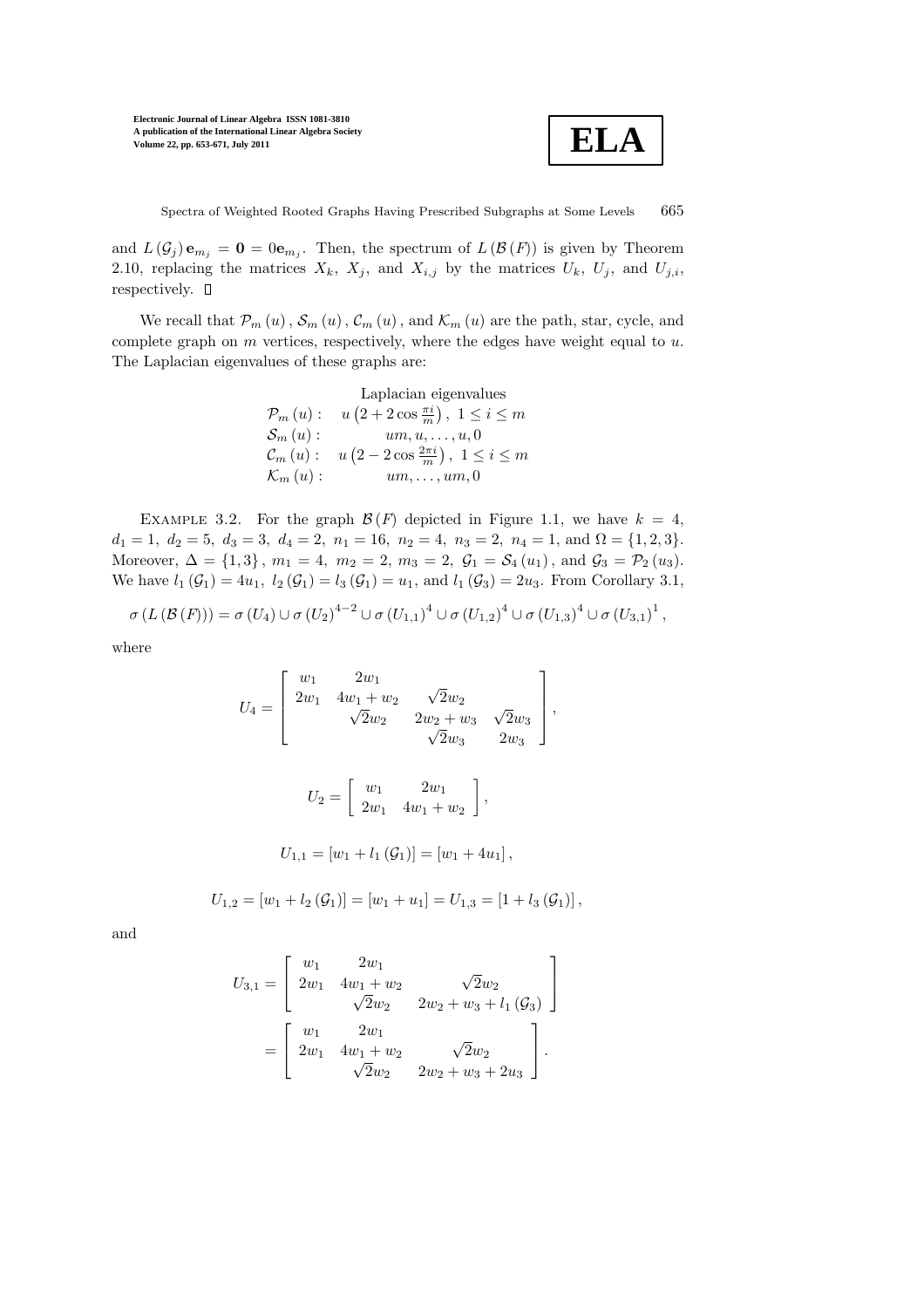

666 O. Rojo, M. Robbiano, D.M. Cardoso, and E.A. Martins

If  $w_1 = 2$ ,  $w_2 = 2.5$ ,  $w_3 = 3$ ,  $u_1 = 1.5$ , and  $u_3 = 2$ , then the eigenvalues of  $L(\mathcal{B}(F))$ , with four decimal places, are:

|                |                                   |         | multiplicity    |
|----------------|-----------------------------------|---------|-----------------|
|                | $U_2$ : 0.4137 12.0863            |         | $n_2 - n_3 = 2$ |
|                | $U_4: 0 2.5150 9.4153$            | 14.5697 |                 |
| $U_{1,1}: 8$   |                                   |         | $n_2 = 4$       |
| $U_{1,2}: 3.5$ |                                   |         | $n_2 = 4$       |
| $U_{1,3}:$ 3.5 |                                   |         | $n_2 = 4$       |
|                | $U_{3,1}$ : 0.2568 8.8567 15.3864 |         | $n_4=1$         |

4. The eigenvalues of the signless Laplacian and adjacency matrices of  $\mathcal{B}(F)$ . If every vertex of G has degree r, then G is called a regular graph of degree r. Throughout this section, we consider a generalized Bethe tree  $\beta$  with k levels and a family of graphs  $F = \{G_i : j \in \Delta\}$  and then we apply Theorem 2.10 to find the eigenvalues of  $Q(\mathcal{B}(F))$  and  $A(\mathcal{B}(F))$ , whenever  $\mathcal{G}_j$  is a regular graph of order  $m_j$ , with  $j \in \Delta$ .

For  $j \in \Delta$ , we assume that  $\mathcal{G}_j$  is a regular graph of degree  $r_j$  and order  $m_j$ .

EXAMPLE 4.1. The graph depicted in Figure 4.1 is the graph  $\mathcal{B}(F)$ , with  $F =$  $\{\mathcal{G}_1 = 2\mathcal{P}_2(u_1), \ \mathcal{G}_4 = \mathcal{C}_3(u_3)\}.$ 



FIG. 4.1. The graph  $\mathcal{B}(F)$ , with  $F = {\mathcal{G}_1 = 2\mathcal{P}_2(u_1), \mathcal{G}_4 = \mathcal{C}_3(u_3)}$ .

Using the labelling for the vertices of  $\mathcal{B}(F)$  as in the graph of Figure 1.1, that is, from the pendant vertices to the root and, in each level, from the left to the right,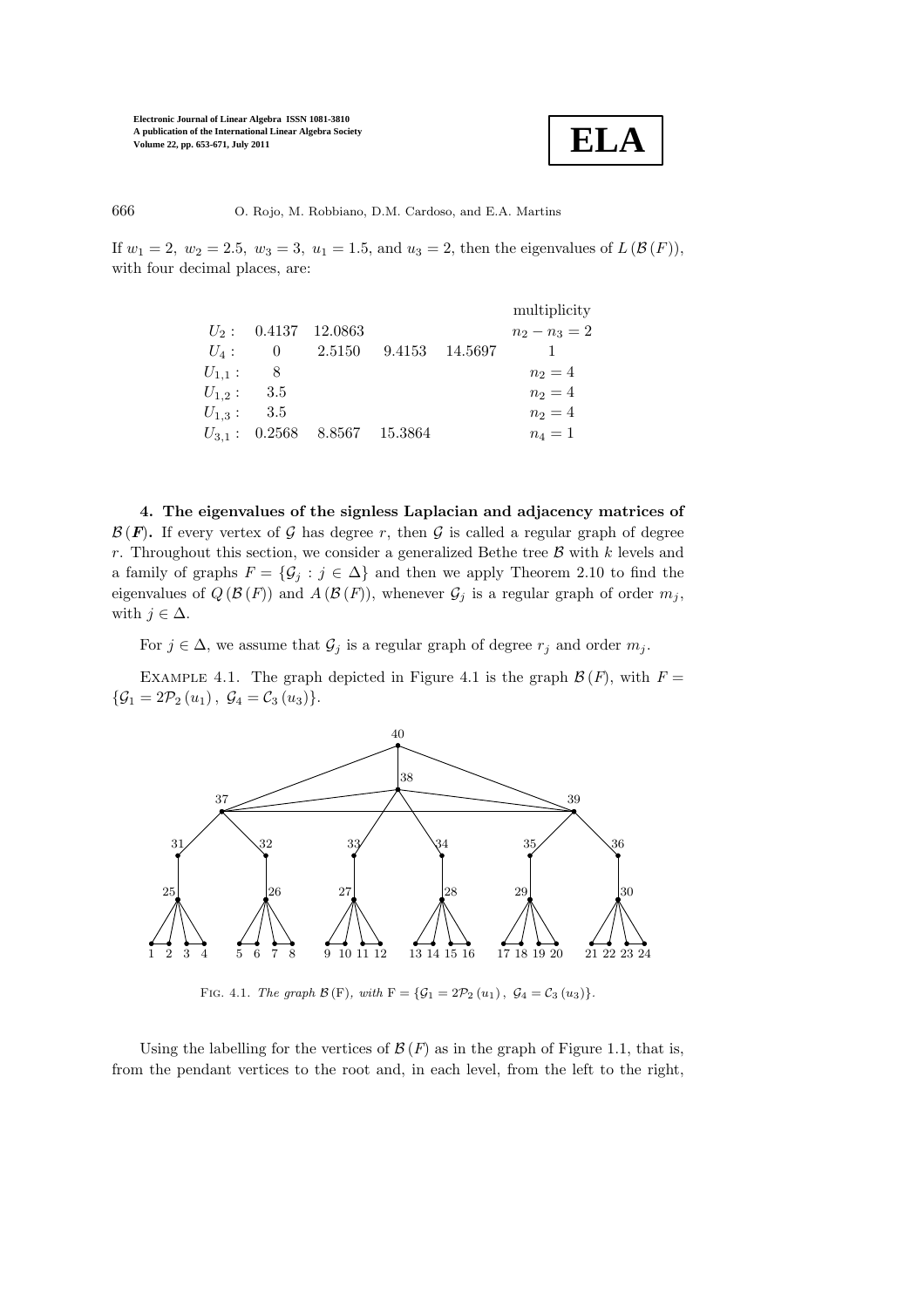

1  $\mathsf{I}$  $\mathbf{I}$  $\mathbf{I}$  $\mathbf{I}$  $\overline{1}$  $\mathbf{I}$  $\mathbf{I}$  $\mathbf{I}$ 

1  $\overline{1}$  $\overline{1}$  $\overline{1}$  $\overline{1}$  $\overline{1}$  $\overline{1}$  $\overline{1}$  $\mathbf{I}$ 

,

Spectra of Weighted Rooted Graphs Having Prescribed Subgraphs at Some Levels 667

the signless Laplacian and adjacency matrices of  $\mathcal{B}(F)$  are

$$
Q(\mathcal{B}(F)) = \begin{bmatrix} I_{n_2} \otimes Q_1 & I_{n_2} \otimes \mathbf{e}_{m_1} & & & \\ I_{n_2} \otimes \mathbf{e}_{m_1}^T & \cdots & \cdots & \cdots & \\ & \ddots & I_{n_{k-1}} \otimes Q_{k-2} & I_{n_{k-1}} \otimes \mathbf{e}_{m_{k-2}} & \\ & & \ddots & I_{n_{k-1}} \otimes \mathbf{e}_{m_{k-2}}^T & Q_{k-1} & \\ & & & \mathbf{e}_{m_{k-1}}^T & \delta_k & \end{bmatrix}
$$

where  $Q_j = \begin{cases} \delta_j I_{m_j} + Q(\mathcal{G}_j) & \text{if } j \in \Delta \\ s, I & \text{otherwise} \end{cases}$  $\delta_j I_{m_j}$  and  $\delta_j I_{m_j}$  therwise, and

$$
A(\mathcal{B}(F)) = \begin{bmatrix} I_{n_2} \otimes A_1 & I_{n_2} \otimes \mathbf{e}_{m_1} \\ I_{n_2} \otimes \mathbf{e}_{m_1}^T & \cdots & \cdots \\ & \ddots & \ddots & \vdots \\ & & I_{n_{k-1}} \otimes A_{k-2} & I_{n_{k-1}} \otimes \mathbf{e}_{m_{k-2}} \\ & & I_{n_{k-1}} \otimes \mathbf{e}_{m_{k-2}}^T & A_{k-1} & \mathbf{e}_{m_{k-1}} \\ & & & \mathbf{e}_{m_{k-1}}^T & 0 \end{bmatrix}
$$

where  $A_j = \begin{cases} A(\mathcal{G}_j) & \text{if } j \in \Delta \\ 0 & \text{otherwise} \end{cases}$ .

Let us consider a regular graph  $G$  of degree r and order m, and let us denote its signless Laplacian eigenvalues by

$$
q_1(G), q_2(G), \ldots, q_{m-1}(G), q_m(G)
$$

and its adjacency eigenvalues by

$$
\lambda_1(\mathcal{G}), \lambda_2(\mathcal{G}), \ldots, \lambda_{m-1}(\mathcal{G}), \lambda_m(\mathcal{G}).
$$

Assuming that the edges of  $G$  have a weight equal to  $u$ , then

$$
Q(\mathcal{G})\mathbf{e}_m = 2ru\mathbf{e}_m
$$
 and  $A(\mathcal{G})\mathbf{e}_m = ru\mathbf{e}_m$ ,

and we may write  $\lambda_m(\mathcal{G}) = ru$  and  $q_m(\mathcal{G}) = 2ru$ .

COROLLARY 4.2. If, for each  $j \in \Delta$ , the graph  $\mathcal{G}_j$  is a regular graph of degree  $r_j$ , then the spectrum of  $Q(\mathcal{B}(F))$  is

$$
\sigma(Q(\mathcal{B}(F))) = \sigma(V_k) \cup \left(\cup_{j \in \Omega - \Delta} \sigma(V_j)^{n_j - n_{j+1}}\right) \cup \left(\cup_{j \in \Delta} \cup_{i=1}^{m_j - 1} \sigma(V_{j,i})^{n_{j+1}}\right)
$$

where, for  $j = 1, ..., k - 1, V_j$  is the  $j \times j$  leading principal submatrix of

$$
V_{k} = \begin{bmatrix} \delta_{1} + 2c_{1}u_{1}r_{1} & w_{1}\sqrt{m_{1}} \\ w_{1}\sqrt{m_{1}} & \ddots & \ddots & \ddots \\ & \ddots & \ddots & \ddots & w_{k-2}\sqrt{m_{k-2}} \\ & & w_{k-2}\sqrt{m_{k-2}} & \delta_{k-1} + 2c_{k-1}u_{k-1}r_{k-1} & w_{k-1}\sqrt{m_{k-1}} \\ & & w_{k-1}\sqrt{m_{k-1}} & \delta_{k} \end{bmatrix}
$$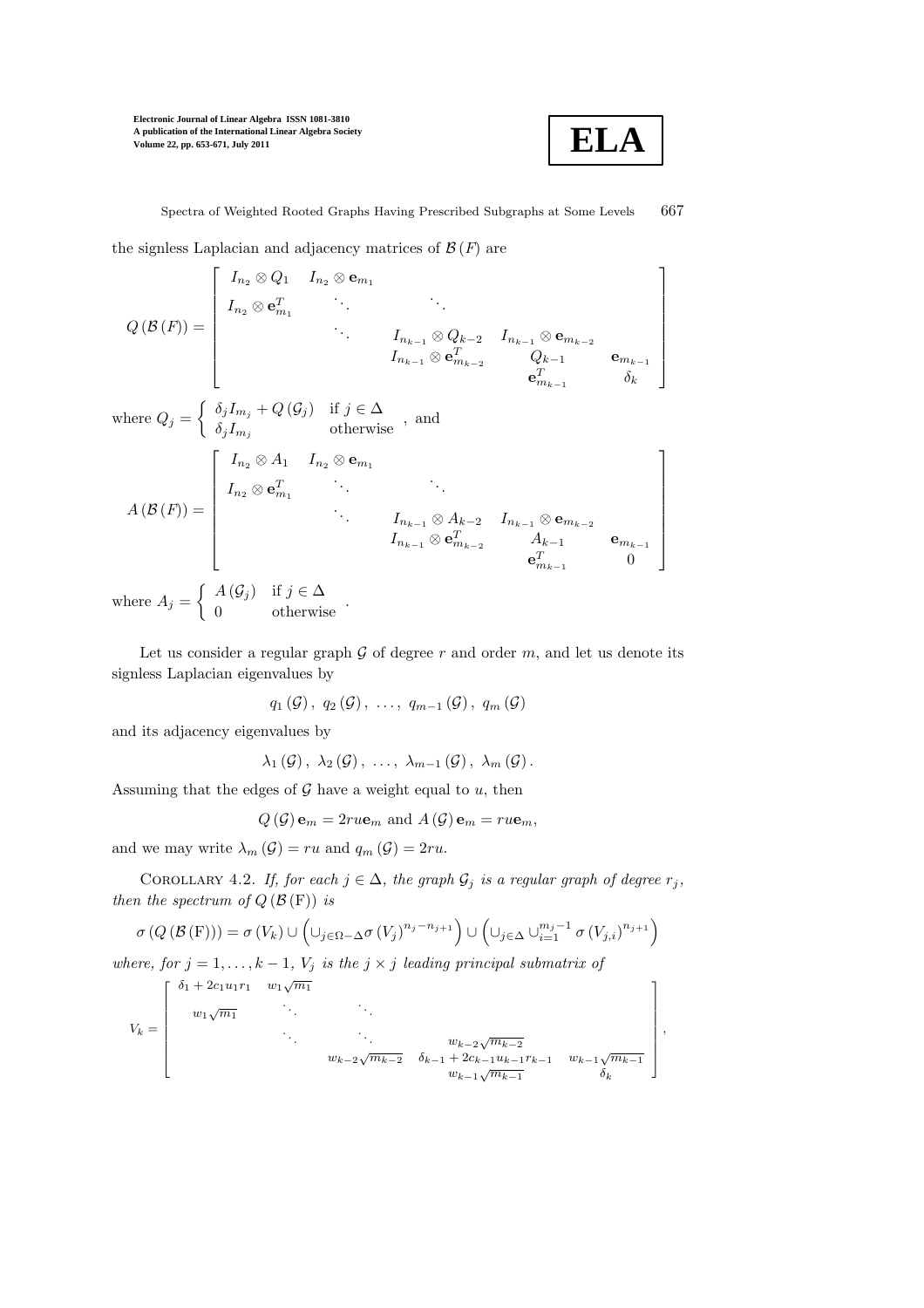

1  $\mathbf{I}$  $\mathbf{I}$  $\mathbf{I}$  $\mathsf{I}$  $\mathsf{I}$  $\mathbf{I}$  $\mathbf{I}$  $\mathsf{I}$ 

668 O. Rojo, M. Robbiano, D.M. Cardoso, and E.A. Martins

$$
V_{j,i} = \begin{bmatrix} \delta_1 + 2c_1u_1r_1 & w_1\sqrt{m_1} & & & \\ & w_1\sqrt{m_1} & & & \ddots & & \\ & & \ddots & & & w_{j-2}\sqrt{m_{j-2}} & \\ & & & w_{j-2}\sqrt{m_{j-2}} & \delta_{j-1} + 2c_{j-1}u_{j-1}r_{j-1} & w_{j-1}\sqrt{m_{j-1}} \\ & & & & w_{j-2}\sqrt{m_{j-2}} & \delta_{j-1} + 2c_{j-1}u_{j-1}r_{j-1} & w_{j-1}\sqrt{m_{j-1}} \\ & & & & w_{j-2}\sqrt{m_{j-2}} & \delta_{j} + q_i\left(\mathcal{G}_j\right) \end{bmatrix}
$$

and the multiplicities of the eigenvalues of  $Q(\mathcal{B}(F))$  are as in Theorem 2.10.

*Proof.* The signless Laplacian matrix of  $\mathcal{B}(F)$  is the matrix S, with  $\gamma_i = \delta_i$ , for  $i = 1, \ldots, k$ , and  $M_j = Q(\mathcal{G}_j)$  if  $j \in \Delta$  and it is the zero matrix otherwise. Moreover,  $Q(\mathcal{G}_j)$ **e**<sub>m<sub>j</sub></sub> = 2u<sub>j</sub>r<sub>j</sub>**e**<sub>m<sub>j</sub>. Then, the result follows directly from Theorem 2.10.</sub>

EXAMPLE 4.3. For the graph  $\mathcal{B}(F)$  depicted in Figure 4.1,  $\mathcal{B} = \mathcal{B}_5 (1, 5, 2, 3, 3)$ and we have  $k = 5$ ,  $\delta_1 = w_1$ ,  $\delta_2 = 4w_1 + w_2$ ,  $\delta_3 = w_2 + w_3$ ,  $\delta_4 = 2w_3 + w_4$ ,  $\delta_5 = 3w_4$ ,  $n_1 = 24$ ,  $n_2 = n_3 = 6$ ,  $n_4 = 3$ , and  $n_5 = 1$ . Moreover,  $\Omega = \{1,3,4\}$ ,  $\Delta = \{1,4\}$ ,  $m_1 = 4, m_2 = 1, m_3 = 2, m_4 = 3, \mathcal{G}_1 = 2\mathcal{P}_2(u_1), r_1 = 1, \mathcal{G}_4 = \mathcal{C}_3(u_4) \text{ and } r_4 = 2.$ Since  $q_1(\mathcal{G}_1) = 2u_1, q_2(\mathcal{G}_1) = q_3(\mathcal{G}_1) = 0, q_1(\mathcal{G}_4) = q_2(\mathcal{G}_4) = u_4$ , from Corollary 4.2, it follows

$$
\sigma(Q(\mathcal{B}(F))) = \sigma(V_5) \cup \sigma(V_3)^{6-3} \cup \sigma(V_{1,1})^6 \cup \sigma(V_{1,2})^6 \cup \sigma(V_{1,3})^6 \cup \sigma(V_{4,1})^1 \cup \sigma(V_{4,2})^1,
$$

where

$$
V_5 = \begin{bmatrix} \delta_1 + 2u_1 & 2w_1 \\ 2w_1 & \delta_2 & w_2 \\ w_2 & \delta_3 & w_3\sqrt{2} \\ w_3\sqrt{2} & \delta_4 + 4u_4 & w_4\sqrt{3} \\ w_4\sqrt{3} & \delta_5 \end{bmatrix},
$$

$$
V_3 = \begin{bmatrix} \delta_1 + 2u_1 & 2w_1 \\ 2w_1 & \delta_2 & w_2 \\ w_2 & \delta_3 \end{bmatrix},
$$

$$
V_{1,1} = [\delta_1 + 2u_1], V_{1,2} = V_{1,3} = [\delta_1],
$$

and

$$
V_{4,1} = V_{4,2} = \begin{bmatrix} \delta_1 + 2u_1 & 2w_1 \\ 2w_1 & \delta_2 & w_2 \\ w_2 & \delta_3 & w_3\sqrt{2} \\ w_3\sqrt{2} & \delta_4 + u_4 \end{bmatrix}.
$$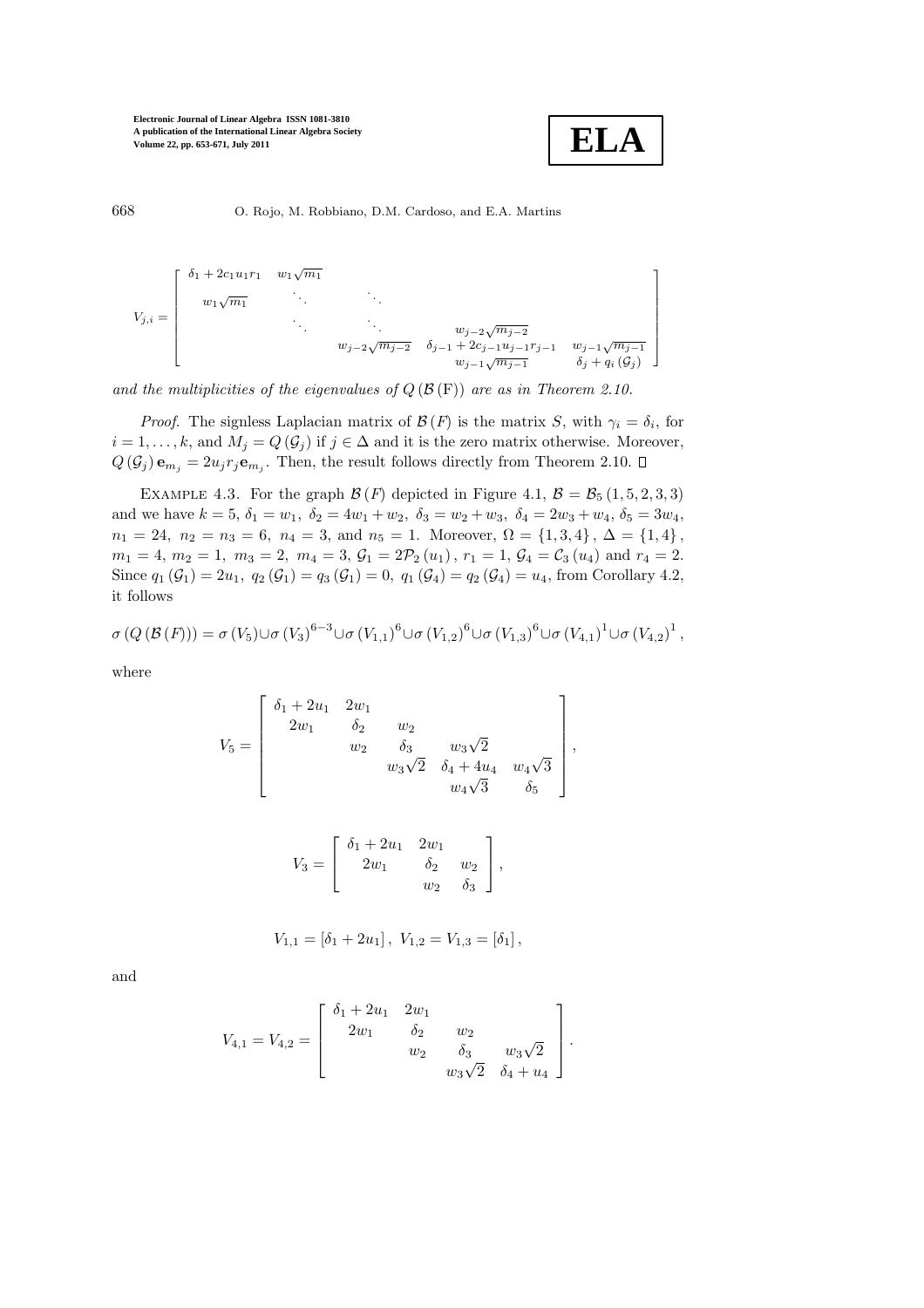

1  $\vert$  $\overline{1}$  $\overline{1}$  $\overline{1}$  $\overline{1}$  $\overline{1}$  $\overline{1}$  $\overline{1}$ 

,

Spectra of Weighted Rooted Graphs Having Prescribed Subgraphs at Some Levels 669

Setting  $w_1 = 2$ ,  $w_2 = 1.5$ ,  $w_3 = 2.5$ ,  $w_4 = 3$ ,  $u_1 = 1.8$ , and  $u_4 = 2.2$ , the eigenvalues of  $Q(\mathcal{B}(F))$ , with four decimal places, are:

|                |  |                                             |  | multiplicity    |
|----------------|--|---------------------------------------------|--|-----------------|
|                |  | $V_3: 2.5897 \quad 4.3113 \quad 12.1990$    |  | $n_3 - n_4 = 3$ |
|                |  | $V_5: 2.0698$ 3.5867 7.0275 12.1785 20.0374 |  |                 |
| $V_{1,1}: 5.6$ |  |                                             |  | $n_2 = 6$       |
| $V_{1,2}: 2$   |  |                                             |  | $n_2 = 6$       |
| $V_{1,3}: 2$   |  |                                             |  | $n_2 = 6$       |
|                |  | $V_{4.1}:$ 1.8425 3.5046 11.4279 12.5250    |  | $n_5=1$         |
|                |  | $V_{4,2}$ : 1.8425 3.5046 11.4279 12.5250   |  | $n_5 = 1$       |

COROLLARY 4.4. If, for each  $j \in \Delta$ , the graph  $\mathcal{G}_j$  is regular of degree  $r_j$ , then the spectrum of  $A(\mathcal{B}(F))$  is

$$
\sigma\left(A\left(\mathcal{B}\left(\mathcal{F}\right)\right)\right)=\sigma\left(W_k\right)\cup\left(\cup_{j\in\Omega-\Delta}\sigma\left(W_j\right)^{n_j-n_{j+1}}\right)\cup\left(\cup_{j\in\Delta}\cup_{i=1}^{m_j-1}\sigma\left(W_{j,i}\right)^{n_{j+1}}\right),
$$

where, for  $j = 1, ..., k - 1$ ,  $X_j$  is the  $j \times j$  leading principal submatrix of the  $k \times k$ symmetric tridiagonal matrix

$$
W_k = \begin{bmatrix} c_1 u_1 r_1 & w_1 \sqrt{m_1} & & & \\ w_1 \sqrt{m_1} & c_2 u_2 r_2 & & \cdots & & \\ & \ddots & \ddots & \ddots & w_{k-2} \sqrt{m_{k-2}} \\ & & w_{k-2} \sqrt{m_{k-2}} & c_{k-1} u_{k-1} r_{k-1} & w_{k-1} \sqrt{m_{k-1}} \\ & & w_{k-1} \sqrt{m_{k-1}} & 0 \end{bmatrix}
$$

and

$$
W_{j,i} = \begin{bmatrix} c_1 u_1 r_1 & w_1 \sqrt{m_1} & & & \\ w_1 \sqrt{m_1} & \cdots & & & \\ & \ddots & \ddots & \ddots & w_{j-2} \sqrt{m_{j-2}} \\ & & w_{j-2} \sqrt{m_{j-2}} & c_{j-1} u_{j-1} r_{j-1} & w_{j-1} \sqrt{m_{j-1}} \\ & & w_{j-1} \sqrt{m_{j-1}} & \lambda_i \left( \mathcal{G}_j \right) \end{bmatrix}
$$

and the multiplicities of the eigenvalues of  $A(\mathcal{B}(F))$  are as in Theorem 2.10.

*Proof.* The adjacency matrix of  $\mathcal{B}(F)$  is the matrix S, with  $\gamma_i = 0$   $(1 \leq i \leq k)$ and  $M_j = A(\mathcal{G}_j)$  if  $j \in \Delta$  and it is the zero matrix otherwise. Moreover,  $A(\mathcal{G}_j) \mathbf{e}_{m_j} =$  $u_j r_j \mathbf{e}_{m_j}$ . Then the result follows directly from Theorem 2.10.

In the next example, we look for the eigenvalues of the adjacency matrix  $A(\mathcal{B}(F))$ of the graph depicted in Figure 4.1.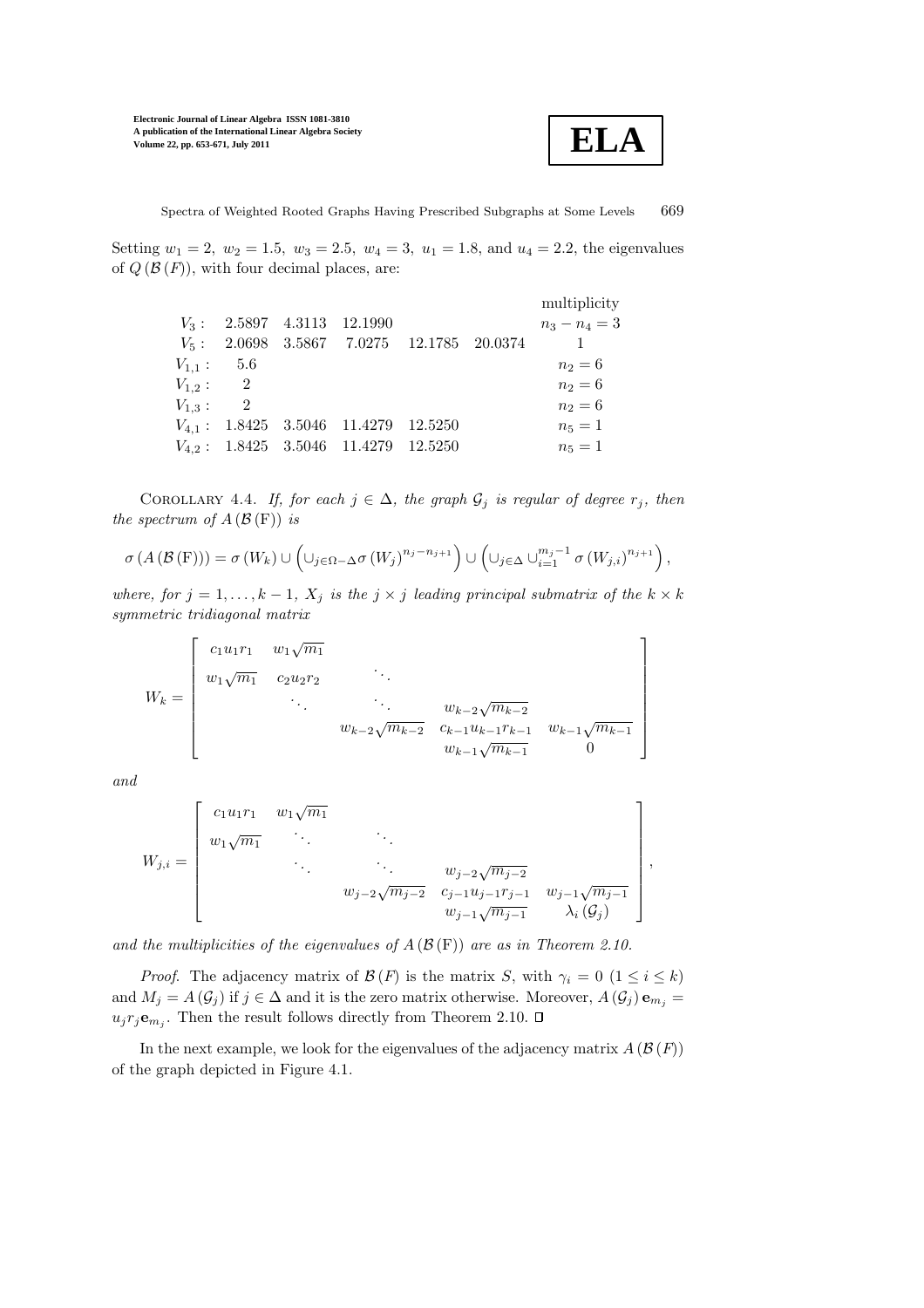**ELA**

670 O. Rojo, M. Robbiano, D.M. Cardoso, and E.A. Martins

EXAMPLE 4.5. Consider the graph  $\mathcal{B}(F)$  depicted in Figure 4.1. Then we have  $\lambda_1(\mathcal{G}_1) = u_1, \lambda_2(\mathcal{G}_1) = \lambda_3(\mathcal{G}_1) = -u_1, \lambda_1(\mathcal{G}_4) = \lambda_2(\mathcal{G}_4) = -u_4$  and, applying Corol $lary 4.4,$ 

 $\sigma(A(\mathcal{B}(F))) = \sigma(W_5) \cup \sigma(W_3)^{6-3} \cup \sigma(W_{1,1})^6 \cup \sigma(W_{1,2})^6 \cup \sigma(W_{1,3})^6 \cup \sigma(W_{4,1})^1 \cup \sigma(W_{4,2})^1$ 

where

$$
W_5 = \begin{bmatrix} u_1 & 2w_1 \\ 2w_1 & 0 & w_2 \\ w_2 & 0 & w_3\sqrt{2} \\ w_3\sqrt{2} & 2u_4 & w_4\sqrt{3} \\ w_4\sqrt{3} & 0 \end{bmatrix},
$$

$$
W_3 = \left[ \begin{array}{ccc} u_1 & 2w_1 \\ 2w_1 & 0 & w_2 \\ w_2 & 0 \end{array} \right],
$$

$$
W_{1,1} = [u_1], W_{1,2} = W_{1,3} = [-u_1],
$$

and

$$
W_{4,1} = W_{4,2} = \begin{bmatrix} u_1 & 2w_1 & & \\ 2w_1 & 0 & w_2 & \\ & w_2 & 0 & w_3\sqrt{2} \\ & & w_3\sqrt{2} & -u_4 \end{bmatrix}.
$$

Setting  $w_1 = 2$ ,  $w_2 = 1.5$ ,  $w_3 = 2.5$ ,  $w_4 = 3$ ,  $u_1 = 1.8$  and  $u_4 = 2.2$ , the eigenvalues of  $A(\mathcal{B}(F))$  with four decimal places, are:

|             |                       |           |        |        |        | multiplicity    |
|-------------|-----------------------|-----------|--------|--------|--------|-----------------|
|             | $W_3: -3.5930$        | 0.2178    | 5.1752 |        |        | $n_3 - n_4 = 3$ |
|             | $W_5: -4.7075$        | $-3.2592$ | 0.1567 | 5.1142 | 8.8959 | $\mathbf{1}$    |
| $W_{1,1}$ : | - 1.8                 |           |        |        |        | $n_2 = 6$       |
|             | $W_{1,2}: \quad -1.8$ |           |        |        |        | $n_2 = 6$       |
|             | $W_{1,3}: \t-1.8$     |           |        |        |        | $n_2 = 6$       |
|             | $W_{4.1}: -5.1067$    | $-3.0782$ | 2.5281 | 5.2569 |        | $n_5 = 1$       |
|             | $W_{4.2}: -5.1067$    | $-3.0782$ | 2.5281 | 5.2569 |        | $n_5=1$         |

Acknowledgment. O. Rojo thanks the hospitality of the Departamento de Matemtica, Universidade de Aveiro, Aveiro, Portugal, and its Center for Research and Development in Mathematics and Applications, where this research was conducted.